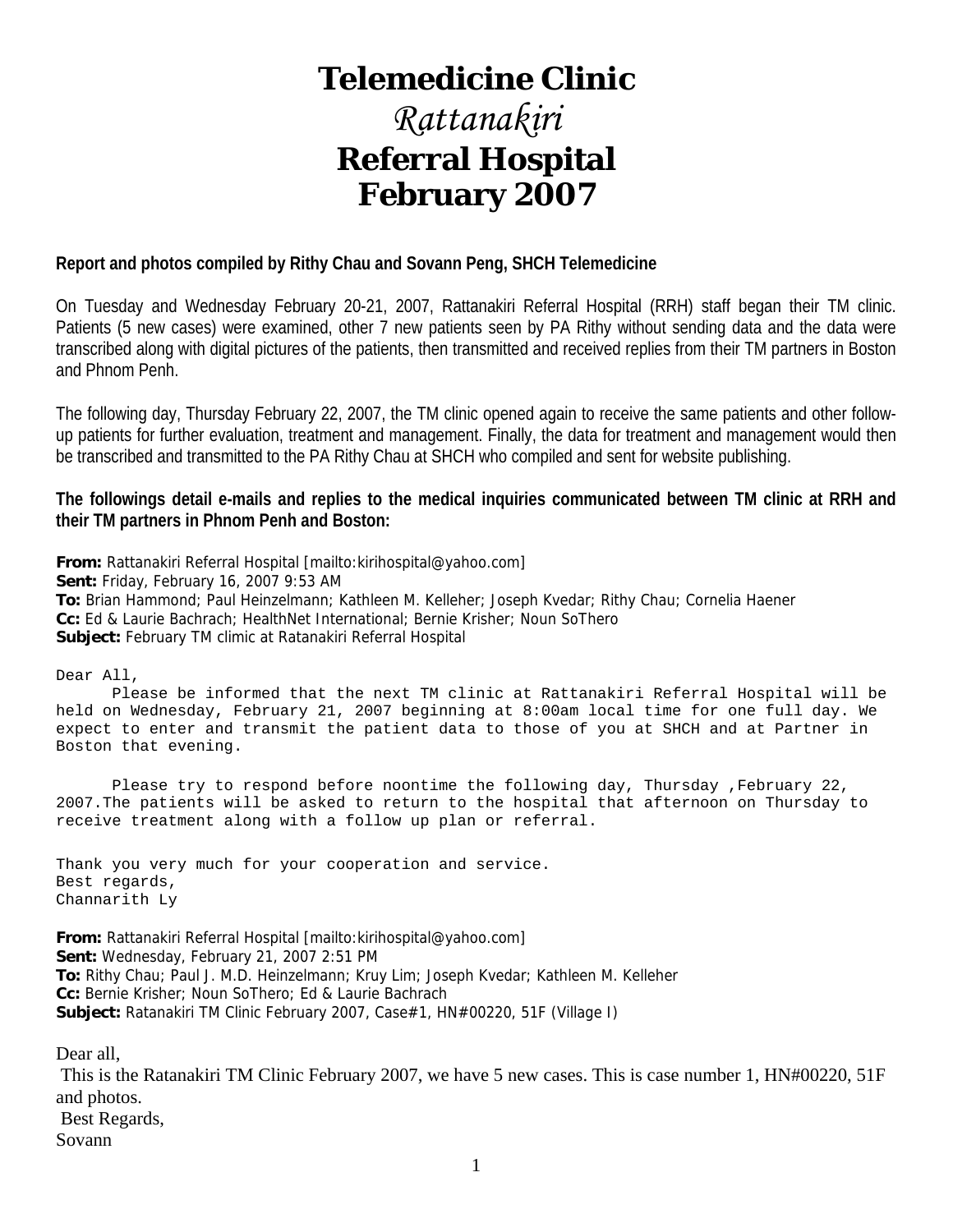

**Patient: HN#00220, 51F (Village I)**

**Chief Complaint:** HA, leg edema x 2weeks

**HPI:** 51F, seller with history of DMII, came to us complaining of x 2y. Sh e presented with symptoms of HA, fatigue, blurred vision, polyphagia, polyuria, so she went to private clinic and diagnosis with DMII, treated with Glibenclamide 5mg 1t po bid since then she felt better. In December 2006, She restrict herself on diet because she is Islamic so she became coma and was brought to Phnom Penh and treated over there for few days then she came for checking up with local private clinic and took Glibenclamide 5mg1t bid. In two weeks, she presented with HA, fatigue, neck tension, leg edema, so she bought Furosemide taken prn. She denied of chest pain, palpitation, fever, dyspnea, cough, stool with blood or mucus,

oliguria, dysuria.

**PMH/SH:** DMII x 2y

**Family Hx:** Brother with DMII

**Social Hx:** No smoking, no alcohol drinking

**Medication:** Glibenclamide 5mg 1t po bid

**Allergies:** NKDA

**ROS:** regular period last on February 10, 2007

**PE: Vital Signs: BP R 200/110, L 190/110 P: 86 R: 20 T: 37 Wt: 61kg**

**General:** Look stable

**HEENT:** No oropharyngeal lesion, pink conjunctiva, no thyroid enlargement, no lymph node palpable, no JVD

**Chest:** CTA bilaterally, no rales, no rhonchi; HRRR, no murmur

**Abdomen:** Soft, no tender, no distension, (+) BS, no HSM, no scar

**Extremity/Skin:** 3 - 4+ pitting edema, infected wound on the right foot about 1x2cm side, necrotizing tissue, no puss, no redness, and few other healed scar wounds on both feet

**MS/Neuro:** MS +5/5, Motor and sensory intact, DTRs +2/4, normal gait

**Previous Lab/Studies:** On December 3 - 7, 2006

3 12, 2006 4 12, 2006 5 12, 2006 6 12, 2006 7 12, 2006



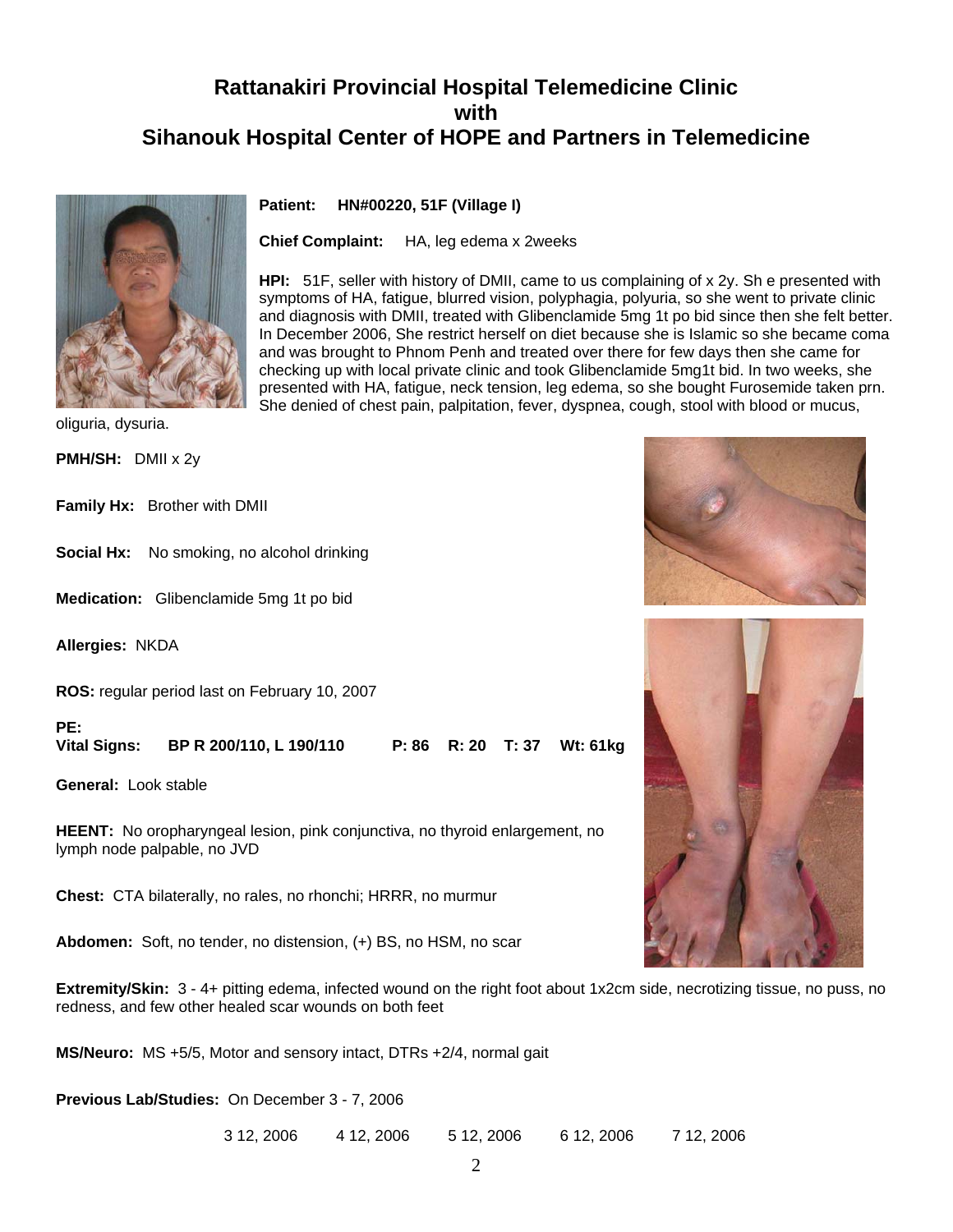| <b>BUN</b> | $\mathbf{r} = \mathbf{r}$ | 0.62    | 16.2    | 0.65    | 16.1 | 14.1 |
|------------|---------------------------|---------|---------|---------|------|------|
| $Create =$ |                           | 16.5    | 0.60    | 14.8    | 0.62 | 0.50 |
| Gluco =    |                           | 1.59g/L | 0.85g/L | 1.26g/L | 1.33 | 1.55 |

#### **Lab/Studies Requests:** RBS 292mg/dl, UA gluco 4+, protein 4+, blood 2+

|      | $WBC = 10500/mm^3$  | Na.            | $= 151.1$     | $[135 - 155]$ |
|------|---------------------|----------------|---------------|---------------|
|      | RBC = $3700000/mm3$ | K.             | $= 7.3$       | $[3.6 - 5.5]$ |
| Hb - | $= 12.3$ mm         | $BUN = 53$     |               | $[10 - 50]$   |
| Ht   | $= 36\%$            | $Create = 2.5$ |               | $[0.5 - 0.9]$ |
|      |                     |                | Gluco $= 250$ | $[75 - 115]$  |

#### **Assessment:**

- 1. DMII
- 2. HTN
- 3. Right foot infected wound
- 4. Renal Insufficiency?

#### **Plan:**

- 1. Glibenclamide 5mg 1t po bid for two months
- 2. Metformin 500mg 1t po bid for two months
- 3. Atenolol 50mg 1t po bid for two months
- 4. ASA 300mg ¼t po qd for two months
- 5. Furosemide 40mg 1t po bid for two weeks
- 6. Cephalexin 250mg 2t po tid for two weeks
- 7. Amitriptylin 5mg 1/2t po qhs for two months
- 8. Clean wound with NSS
- 9. Educate patient eat on diabetic diet, low sugar, low sodium, regular exercise
- 10. Foot care

#### **Lab/Test requested:** CBC, Lyte, BUN, Creat, Glu, HbA1C at SHCH

#### **Comments/Notes: Do you agree with my assessment and plan?**

**Examined by: Nurse Peng Sovann Date: February 21, 2007** 

Please send all replies to [kirihospital@yahoo.com](mailto:kirihospital@yahoo.com) and cc: to tmed rithy@online.com.kh . *The information transmitted in this e-mail is intended only for the person or entity to which it is addressed and may contain confidential and/or privileged material. Any review, retransmission, dissemination or other use of or taking of any action in reliance upon, this information by persons or entities other than the intended recipient is prohibited. If you received this e-mail in error, please contact the sender and delete material from any computer.*

#### **No answer replied from Boston**

**From:** Rattanakiri Referral Hospital [mailto:kirihospital@yahoo.com] **Sent:** Wednesday, February 21, 2007 2:59 PM **To:** Rithy Chau; Paul J. M.D. Heinzelmann; Kruy Lim; Joseph Kvedar; Kathleen M. Kelleher **Cc:** Bernie Krisher; Noun SoThero; Ed & Laurie Bachrach **Subject:** Ratanakiri TM Clinic February 2007, Case#2, SD#00223, 64M (Village I)

Dear all,

This is case number 2, SD#00223, 64M and photo.

Best Regards, Rithy/Channarith/Sovann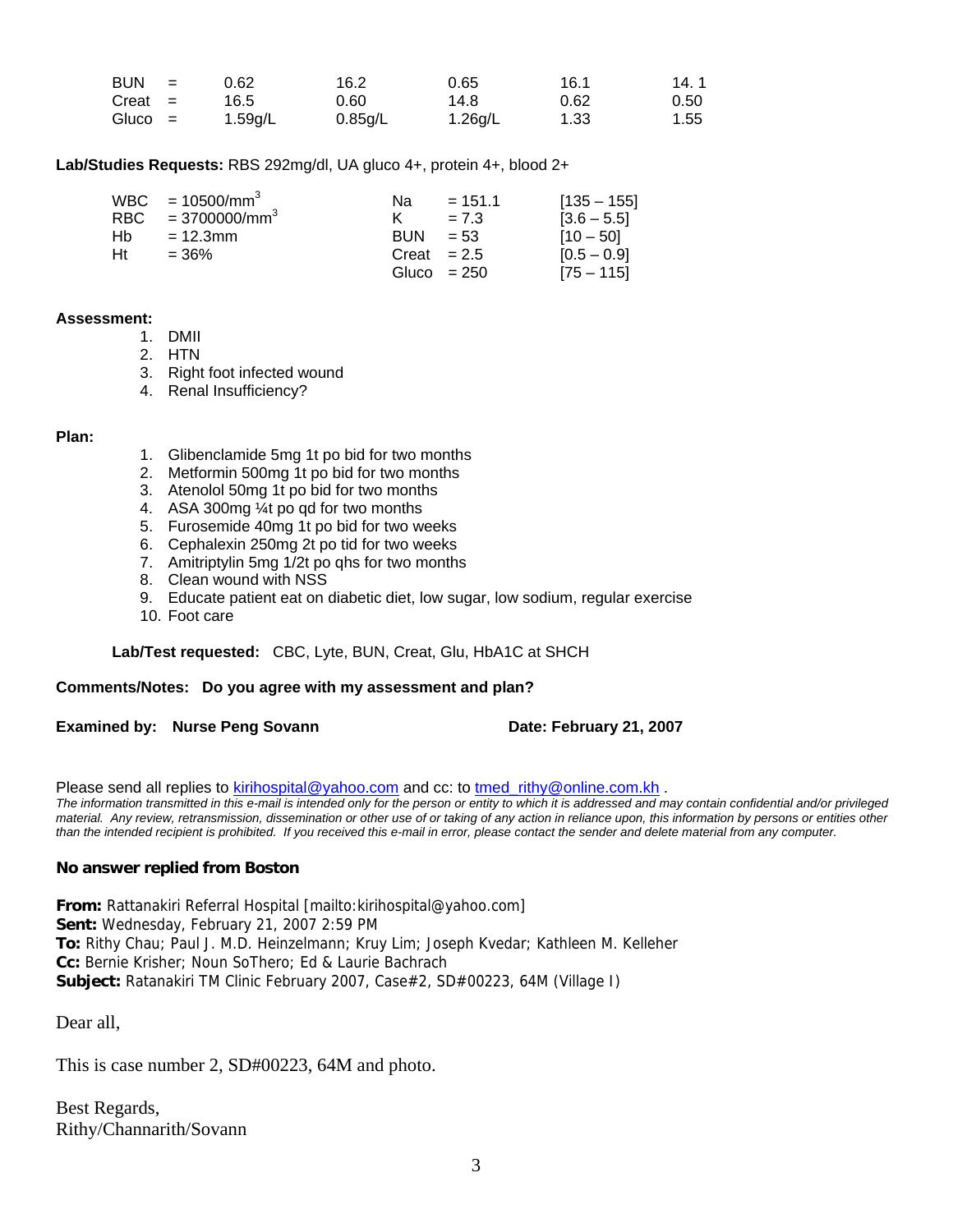

**Patient: SD#00223, 64M (Village I)**

**Chief Complaint:** Epigastric pain x 3 months

**HPI:** 64M, farmer, came to us complaining of epigastric pain, burning sensation, burping with sour taste, It happened before and after eating, so he bought antacid from pharmacy and taken prn, he felt better but not cure so he came to us today for help. He denied of vomiting, dysphagia, stood with blood or mucus, fever, dyspnea, chest pain, palpitation, edema.

#### **PMH:** Unremarkable

**Family Hx:** None

**Social Hx:** Smoking 5cig/d over 20y, alcohol drinking 1/2L/d over 10y

**Medication: A**ntacid prn

**Allergies:** NKDA

**ROS:** Unremarkable

PE:<br>Vital Signs: **Vital Signs: BP: 100/58 P: 64 R: 20 T: 37 Wt: 53kg** 

**General:** Look stable, cachexia

**HEENT:** No oropharyngeal lesion, pink conjunctiva, no thyroid enlargement, no lymph node palpable, no JVD

**Chest:** CTA bilaterally, no rales, no rhonchi; H RRR, no murmur

**Abdomen:** Soft, no tender, no distension, (+) BS, no HSM, no scar

**Extremity/Skin:** no edema, no rash, no wound

**MS/Neuro:** MS +5/5, motor and sensory intact, DTRs +2/4, normal gait

**Lab/Studies Requests:** None

#### **Assessment:**

- 1. GERD
- 2. Parasititis
- 3. Cachexia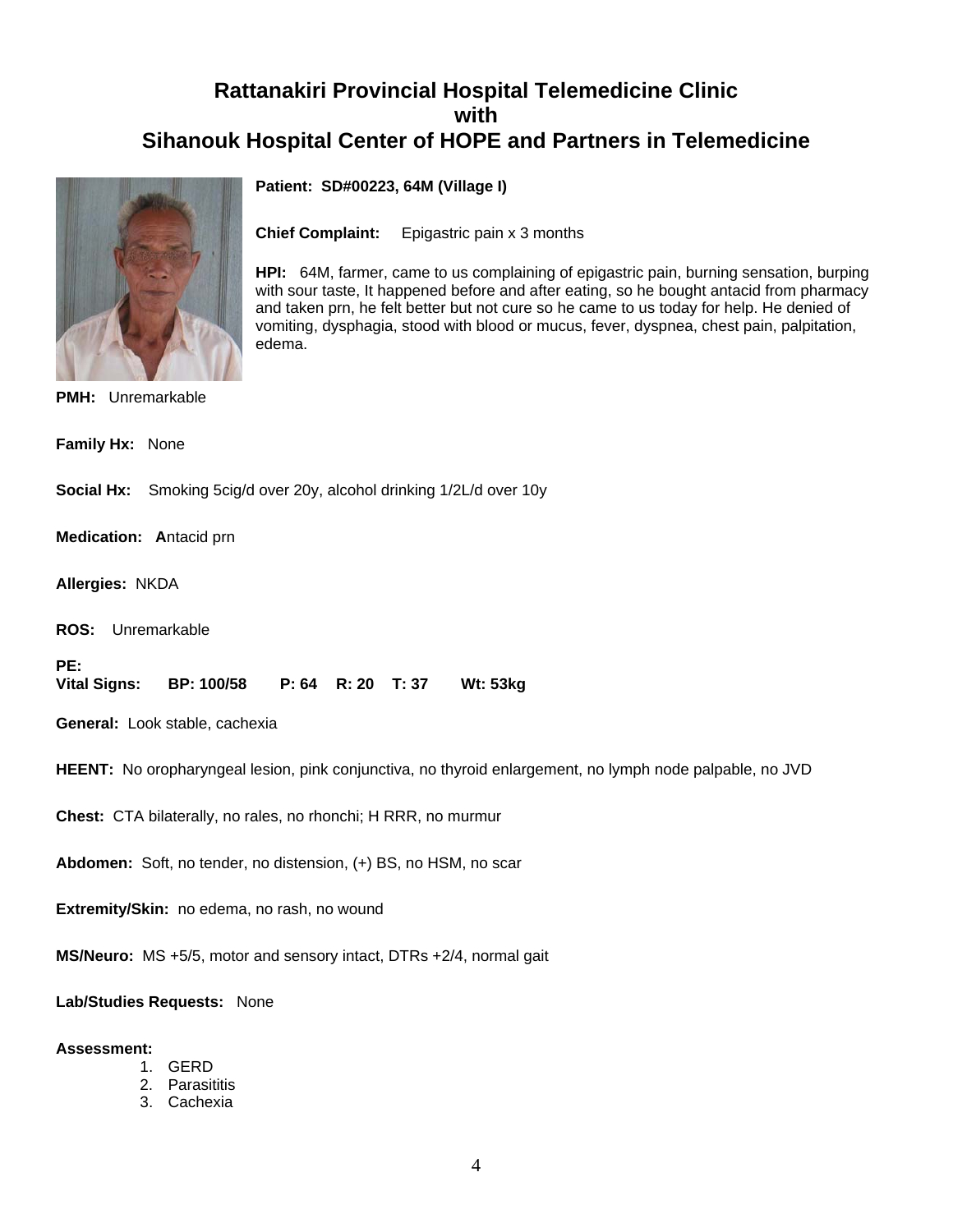#### **Plan:**

- 1. Omeprazole 20mg 1t po qhs for two months
- 2. Metochlopramide 10mg 1t po qhs for 10d
- 3. Mebendazole 100mg 1t po bid for 3d
- 4. MTV 1t po qd for two months
- 5. GERD prevention education, alcohol and smoking cessation

**Lab/Test requested:** None

#### **Comments/Notes: Do you agree with my assessment and plan?**

#### **Examined by: Nurse Peng Sovann Date: February 21, 2007**

Please send all replies to **[kirihospital@yahoo.com](mailto:kirihospital@yahoo.com)** and cc: to tmed rithy@online.com.kh . *The information transmitted in this e-mail is intended only for the person or entity to which it is addressed and may contain confidential and/or privileged material. Any review, retransmission, dissemination or other use of or taking of any action in reliance upon, this information by persons or entities other than the intended recipient is prohibited. If you received this e-mail in error, please contact the sender and delete material from any computer.*

**From:** Fiamma, Kathleen M. [mailto:KFIAMMA@PARTNERS.ORG] **Sent:** Thursday, February 22, 2007 8:36 PM **To:** Rithy Chau; Robib Telemedicine **Subject:** FW: Ratanakiri TM Clinic February 2007, Case#2, SD#00223, 64M (Village I)

**From:** Crocker, Jonathan T., M.D. **Sent:** Wednesday, February 21, 2007 2:18 PM **To:** Fiamma, Kathleen M. **Subject:** RE: Ratanakiri TM Clinic February 2007, Case#2, SD#00223, 64M (Village I)

Hi Peng,

Thank you for letting me participate in the care of this gentleman.

I would at least check a stool guaiac (fecal occult blood testing) AND a hematocrit/hemoglobin to make sure he does not have occult blood loss from a GI tumor, alcoholic gastritis or peptic ulcer disease (you described his chronic alcohol use and cachexia).

If he were anemic OR fecal or occult blood (+) in the stool, I would recommend you treat him with Omeprazole twice daily, and pursue further work-up with endoscopy first.

Other than that, I agree with the rest of your assessment and plan.

Warm regards, Jon Jonathan Crocker, M.D.

**From:** Rattanakiri Referral Hospital [mailto:kirihospital@yahoo.com] **Sent:** Wednesday, February 21, 2007 4:04 PM **To:** Rithy Chau; Paul J. M.D. Heinzelmann; Kruy Lim; Kathleen M. Kelleher; Joseph Kvedar **Cc:** Bernie Krisher; Noun SoThero; Ed & Laurie Bachrach **Subject:** Ratanakirir TM Clinic February 2007, Case#3, CP#00221, 55M (Cha Ung Village)

Dear all, This is case number 3, CP#00221, 55M and photos. Best regards, Channarith/Rithy/Sovann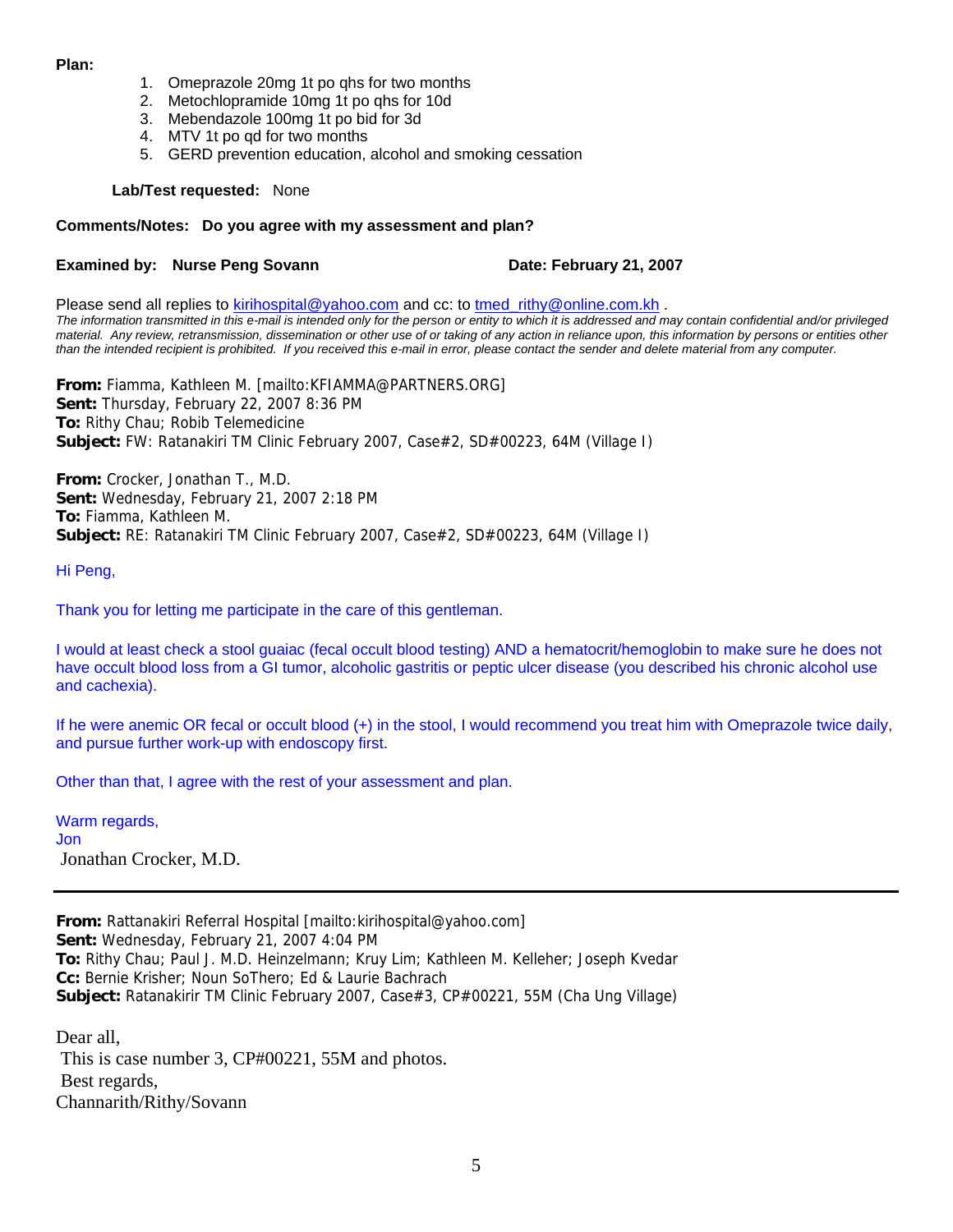

#### **Patient: CP#00221, 55M (Cha Ong Village)**

**Chief Complaint:** Upper and lower extremity weakness x 2y

**HPI:** 55M, farmer with remote h/o falling of a 4m high tree since he was 15 y.o., came to us complaining of upper and lower extremity weakness for 2y. He presented with symptoms of burning pain from the foot to the upper legs, and body then progressively to numbness and tingling. Two months later, he felt from the house about 3-4m high but didn't get serious injury. One year later it became worse and worse with burning pain of the extremities and more weakness on the right side than left, difficult to bend forward; seven months ago, he went to Rattanakiri Referral Hospital and was admitted for 5days, and he was treated with unknown IM medication, but wasn't better so he asked to go back home. The medical record

was not available to us to review and he did not know which physician was treating him either. He denied of fever, HA, cough, chest pain, palpitation, tremor, wt lose/gain, stool with blood or mucus, hematuria, dysuria, urinary incontinence, edema.

**PMH:** Falling down from the tree when he was 15 and falling from the house two years ago; no h/o TB

**Family Hx:** None

**Social Hx:** 20cig/d smoking, over 1L/d alcohol drinking over 20y, just stopped last year

**Medication:** None

**Allergies:** NKDA

**ROS:** Rash on both groins

**PE:** 

**Vital Signs: BP: 110/76 P: 86 R: 20 T: 37 Wt: 48kg**

**General:** Look sick

**HEENT:** PERRLA, EOMI, No oropharyngeal lesion, pink conjunctiva, no thyroid enlargement, no lymph node palpable, no JVD, no facial weakness

**Chest:** CTA bilaterally, no rales, no rhonchi; HRRR, no murmur

**Abdomen:** Soft, no tender, no distension, (+) BS, no HSM, no scar, no CVA tenderness

**Extremity/Skin:** no edema, scaly maculopapular skin rashes on both groins with central clearing, +puritus, irregular border, no vesicle, no pus**.** +scratching mark





**Back Spine:** no tender, no abnormal detected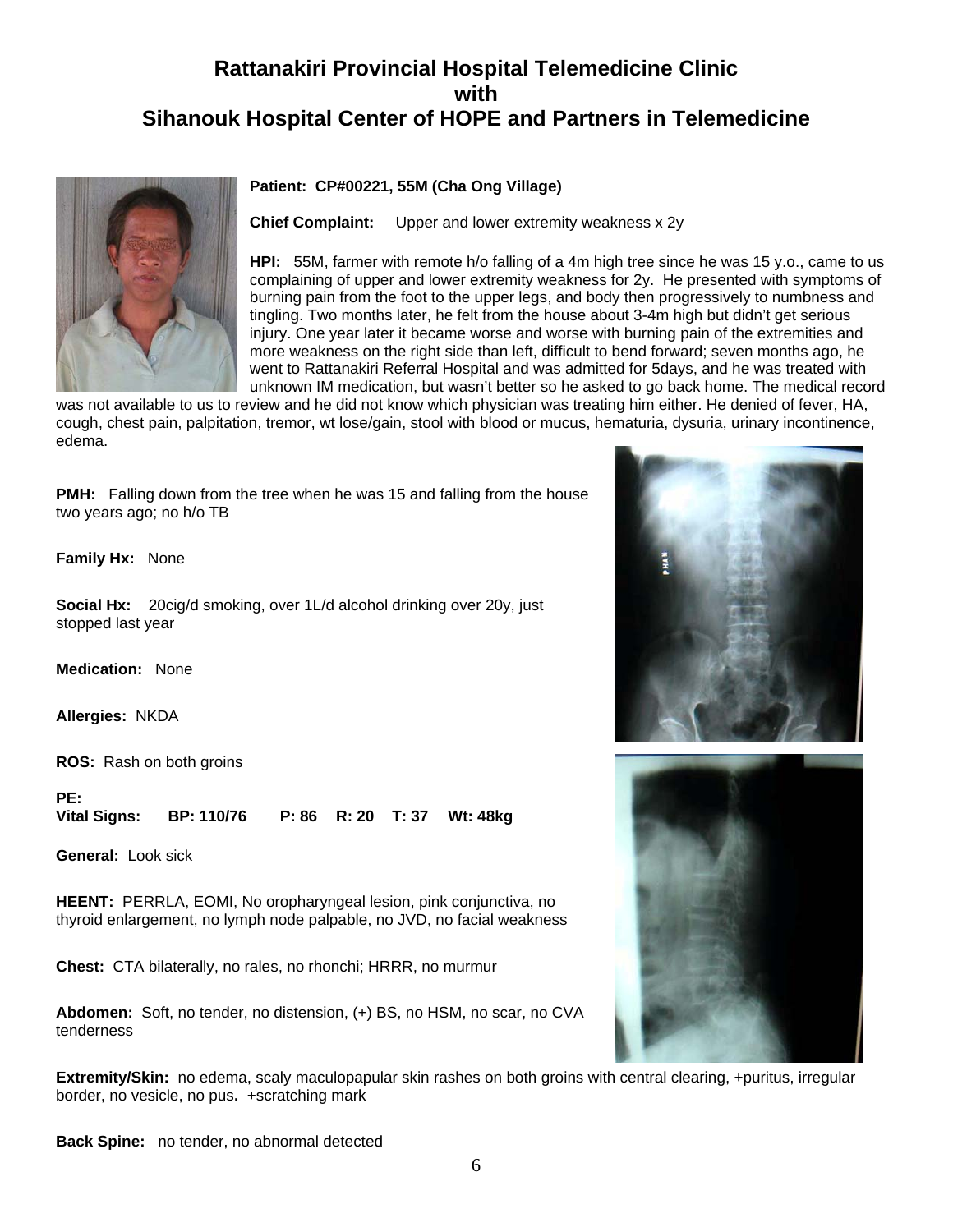**MS/Neuro:** right arm flexion and extension +4/5, right leg flexion and extension +3/5; left ext. +5/5; sensory intact, DTRs +2/4, right leg dragged/shuffling when walking (slowly) with left side favoring (slight limping); good pulses, no edema; bilateral sciatic nerve pain illicit R>L

**Rectal Exam:** good sphincter tone, smooth, no mass detected, (-) colocheck

**Lab/Studies Requests:** T10 – Coccyx X-ray (AP, Lat) attached

#### **Assessment:**

- 1. Bilateral Sciatica
- 2. Tinea cruris
- 3. Peripheral Neuropathy due to Vit B12 difficiency from chronic alcoholism

#### **Plan:**

- 1. MTV 1t po qd for two months
- 2. Vit B12 10cc IM or IV qd for 3days
- 3. Diflunisal 500mg 1 po bid prn pain
- 4. Ciclopirox cream apply on rashes bid unitl gone then 2d additional
- 5. warm compression
- 6. smoking and alcohol drinking cessation

**Lab/Test requested:** Draw blood for Lyte, BUN, Creat, Gluc

#### **Comments/Notes: Do you agree with my assessment and plan?**

#### **Examined by: Nurse Peng Sovann/Rithy <b>Date: February 20, 2007**

Please send all replies to [kirihospital@yahoo.com](mailto:kirihospital@yahoo.com) and cc: to tmed rithy@online.com.kh . *The information transmitted in this e-mail is intended only for the person or entity to which it is addressed and may contain confidential and/or privileged material. Any review, retransmission, dissemination or other use of or taking of any action in reliance upon, this information by persons or entities other than the intended recipient is prohibited. If you received this e-mail in error, please contact the sender and delete material from any computer.*

**From:** Fiamma, Kathleen M. [mailto:KFIAMMA@PARTNERS.ORG] **Sent:** Thursday, February 22, 2007 8:45 PM **To:** Robib Telemedicine; Rithy Chau **Subject:** FW: Ratanakirir TM Clinic February 2007, Case#3, CP#00221, 55M (Cha Ung Village)

**From:** Patel, Dinesh,M.D. **Sent:** Wednesday, February 21, 2007 2:55 PM **To:** Fiamma, Kathleen M. **Subject:** RE: Ratanakirir TM Clinic February 2007, Case#3, CP#00221, 55M (Cha Ung Village)

I have reviewd the history and physical exam.

Looks to me that he has some neurolocal problems; either mecahnical or related to some other cause.

Needs more evaluations ; cervical spine x-rays , tough to get MRI etc but would certainly follow this route

His lumbo sacral x-rays as I see makes me feel that he has spondylo at l5 s1 and that may be contributing as well.

Why is he dragging right leg?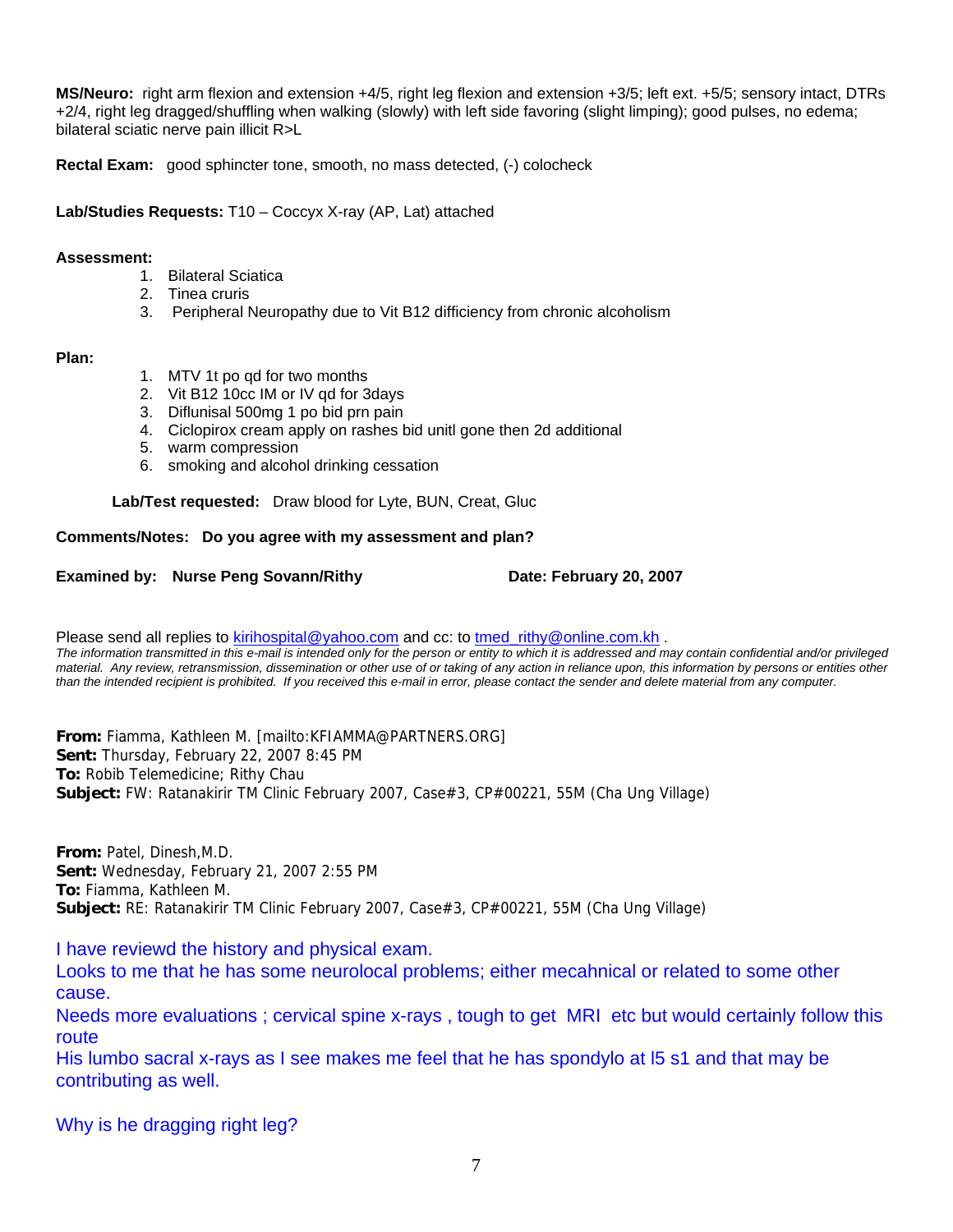#### Did he have stroke and this is from it ?

In the mean time, continue conservative treatment as done. Patient should be evaluated by neurologist

**Thanks** 

#### **Dinesh**

Dinesh Patel M.D. Associate Clinical Professor Orthopeadic Surgery -- MGH Harvard medical school

**From:** Rattanakiri Referral Hospital [mailto:kirihospital@yahoo.com] **Sent:** Wednesday, February 21, 2007 4:08 PM **To:** Rithy Chau; Paul J. M.D. Heinzelmann; Kruy Lim; Kathleen M. Kelleher; Joseph Kvedar **Cc:** Bernie Krisher; Noun SoThero; Ed & Laurie Bachrach **Subject:** Ratanakirir TM Clinic February 2007, Case#4, SL#00218, 50F(Village I)

Dear all,

This is case number 4, SL#00218, 50F and photos.

Best regards, Channarith/Rithy/Sovann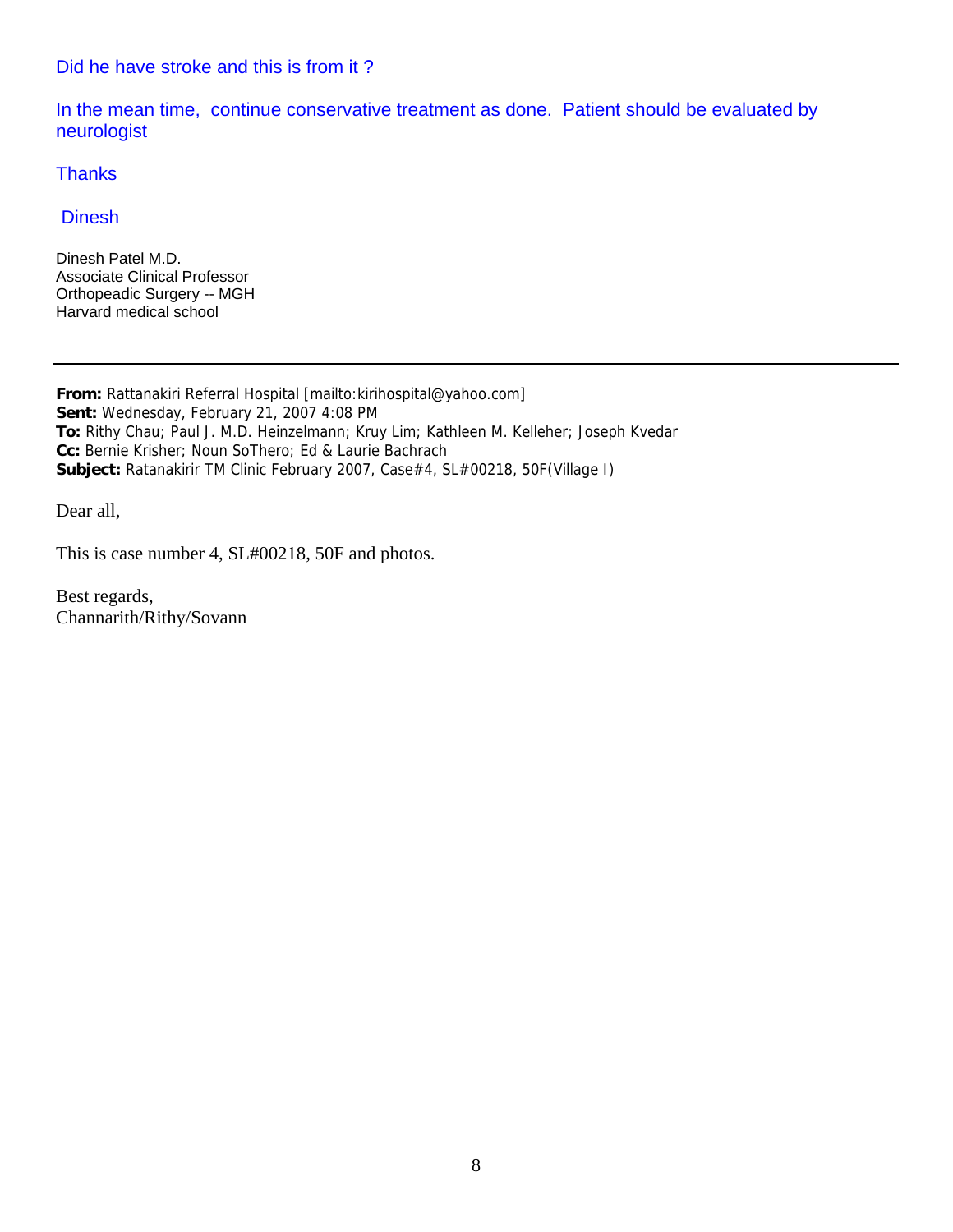**Patient: SL#00218, 50F (Village I)**



**Chief Complaint:** Extremity deformity since 20 years old

**HPI:** 50F, farmer, came to us complaining of extremity deformity since she was 20 years old. She had chronic infection of the nail bed for several years, then the nails became deformed, but no other infection appeared since then. In 1999, she was unable to pass urine so she went to provincial hospital and was inserted with foley catherter every months for four months then she decide to seek treatment at Viet Nam Hospital and discovered she had a mass in the pelvic then had operation to remove the mass but she didn't know what the surgeon

removed. Since then she didn't have menstrual period. She denied of chest pain, palpitation, dyspnea, stool with blood/mucus.

**PMH:** In 1999, Hysterectomy?

**Family Hx:** Unremarkable

**Social Hx:** no smoking, no alcohol drinking, Single, no sexual activity

**Medication:** None

**Allergies:** NKDA

**ROS:** no HA, no fever, dry coughs, sneezing, runny nose, no chest pain, no palpitation, no stool with blood/mucus

PE:<br>Vital Signs: **Vital Signs: BP: 108/62 P: 85 R: 20 T: 37 Wt: 58kg O2sat 98%**

**General:** Look stable

**HEENT:** No oropharyngeal lesion, pink conjunctiva, no thyroid enlargement, no lymph node palpable, no JVD

**Chest:** CTA bilaterally, no rales, no rhonchi; H RRR, no murmur

**Abdomen:** Soft, no tender, no distension, (+) BS, no HSM, no scar

**Extremity/Skin:** 1+ pitting edema both legs, no rash, no wound, finger nail clubbing? on all the nail except little finger; skin seem hyperpigmented and somewhat glossy looking

**MS/Neuro:** MS +5/5, motor and sensory intact, DTRs +2/4, normal gait

**Pelvic Exam:** normal genitila, no uterus palpable, ovaries palpable?



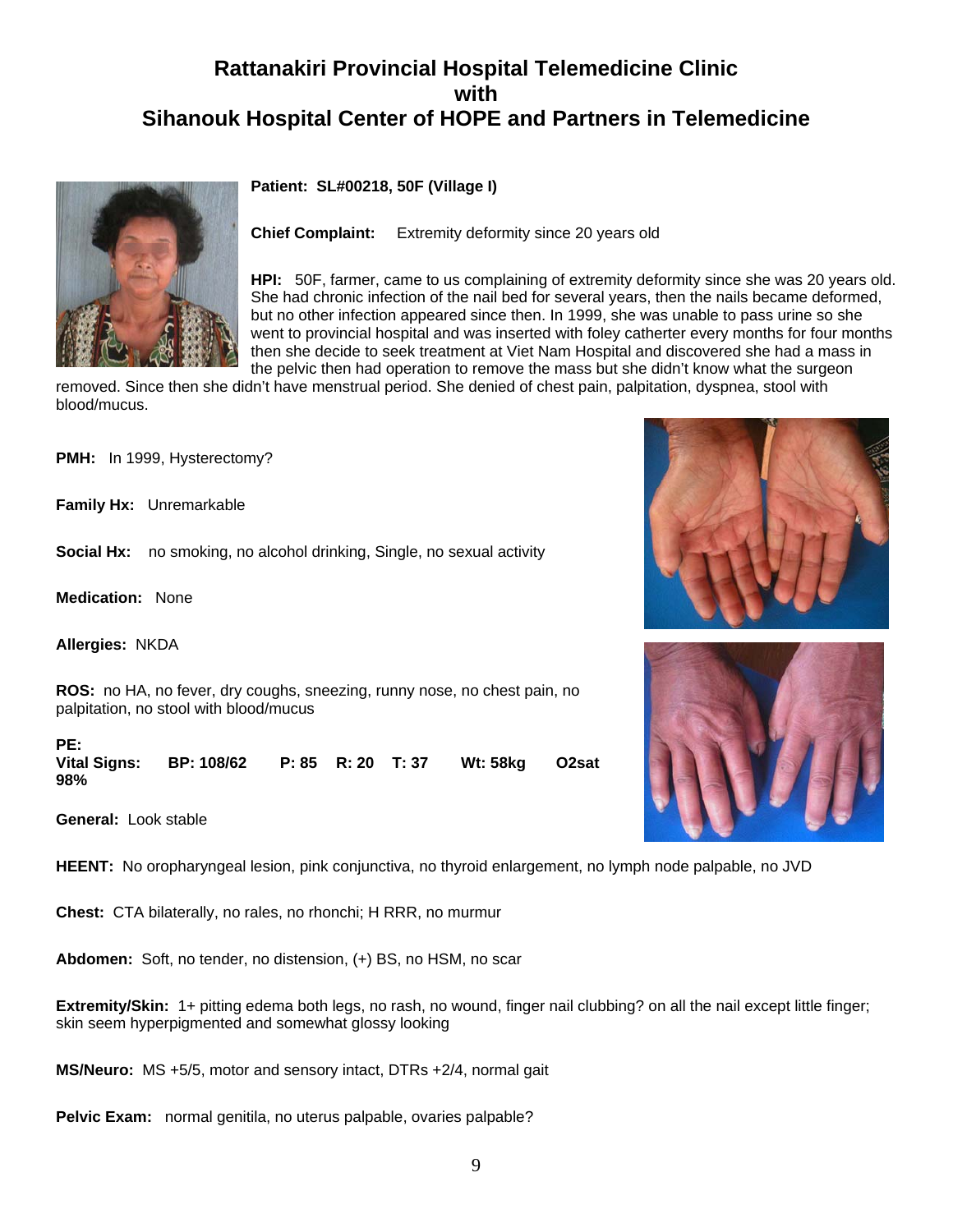#### **Lab/Studies Requests:** BS: 139mg/dL, UA: protein trace

| Hb – | $WBC = 6800/mm^3$<br>RBC $= 4150000/mm^3$<br>$= 13.3$ mm | Na.<br><b>BUN</b> | $= 145$<br>$= 5$<br>$= 65$ | $[135 - 155]$<br>$[3.6 - 5.5]$<br>$[10 - 50]$ |
|------|----------------------------------------------------------|-------------------|----------------------------|-----------------------------------------------|
| Ht   | $= 41\%$                                                 | $Create = 8.2$    | Gluc = $72.7$              | $[0.5 - 0.9]$<br>$[75 - 115]$                 |

#### **Assessment:**

- 1. Chronic Renal Insufficiency
- 2. Fingers nail clubbing due to Infection, leprosy?, STDs?
- 3. Common cold

#### **Plan:**

- 1. Furosemide 20mg 1t po qd for two weeks
- 2. Tylenol PM 1t po bid prn

**Lab/Test requested:** Draw blood for Lyte, BUN, Creat, Gluc at SHCH, Do abdominal, pelvic U/S at provincial hospital when technician available

#### **Comments/Notes: Do you agree with my assessment and plan?**

#### **Examined by: Nurse Peng Sovann Date: February 20, 2007**

Please send all replies to [kirihospital@yahoo.com](mailto:kirihospital@yahoo.com) and cc: to [tmed\\_rithy@online.com.kh](mailto:tmed_rithy@bigpond.com.kh) . *The information transmitted in this e-mail is intended only for the person or entity to which it is addressed and may contain confidential and/or privileged material. Any review, retransmission, dissemination or other use of or taking of any action in reliance upon, this information by persons or entities other than the intended recipient is prohibited. If you received this e-mail in error, please contact the sender and delete material from any computer.*

From: Fiamma, Kathleen M. [mailto:KFIAMMA@PARTNERS.ORG] Sent: Thursday, February 22, 2007 8:14 PM To: Robib Telemedicine; Rithy Chau Subject: FW: Ratanakirir TM Clinic February 2007, Case#4, SL#00218, 50F(Village I)

The patient clearly has significant renal insufficiency. The urinalysis provided showed only low grade proteinuria and little evidence of active inflammation or infection. With the history given, I would be concerned that she might have obstructive uropathy. The possibilities include:

- 1. Neurogenci bladder with atonic bladder
- 2. Previous mass effect from ?uterine mass

 3. Surgery in that area with adhesions and scar tissue causing bilateral ureteral obstruction

I do believe that a renal and pelvic ultrasound ought to be done expeditiously to differentiate between the above possibilities.

The nail deformity shown looks like fungal infection of the nail

Leslie S.T Fang, MD PHD Former Chief, Walter Bauer Firm, Massachusetts General Hospital Harvard Medical School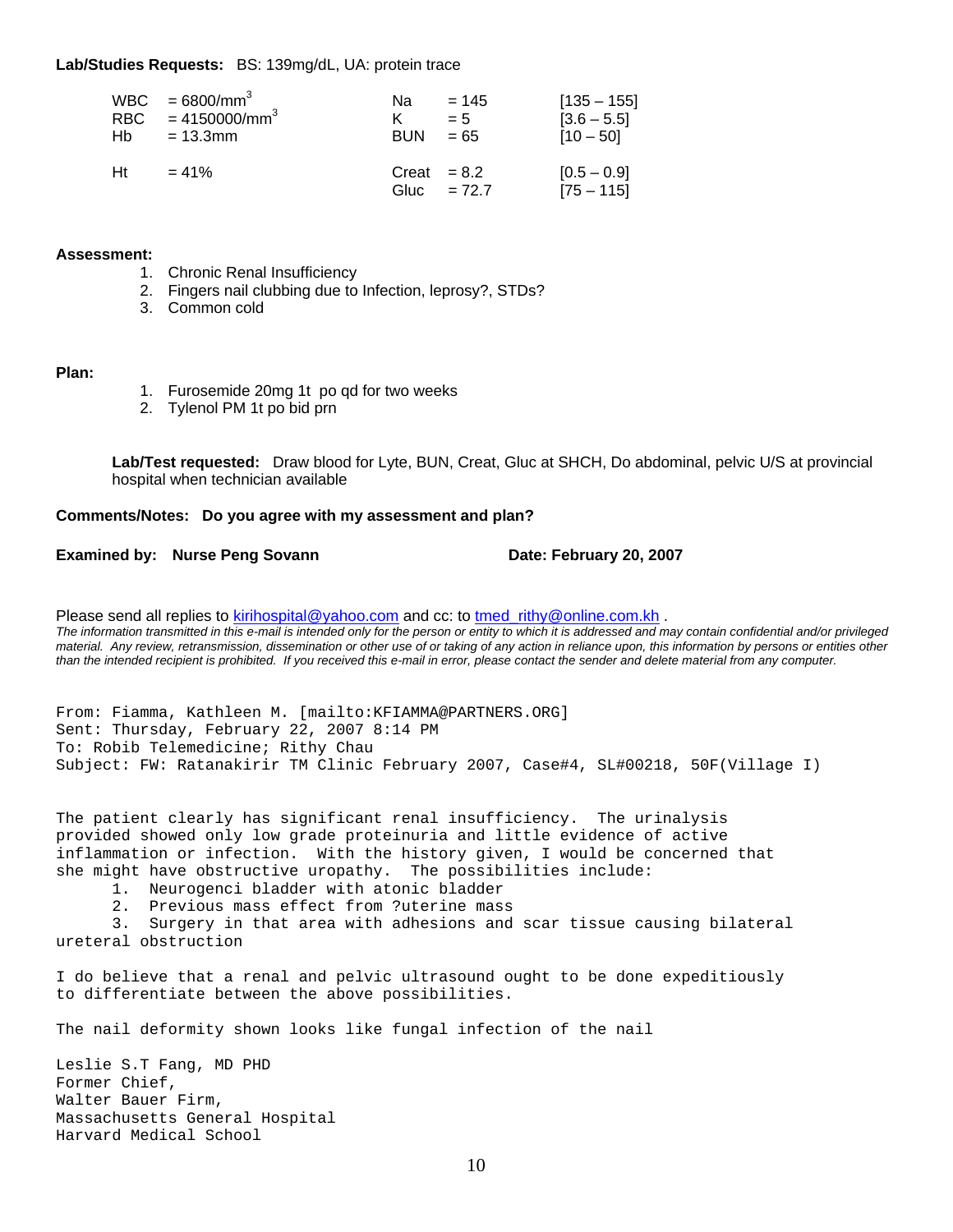**From:** Rattanakiri Referral Hospital [mailto:kirihospital@yahoo.com] **Sent:** Wednesday, February 21, 2007 4:15 PM **To:** Rithy Chau; Paul J. M.D. Heinzelmann; Kruy Lim; Kathleen M. Kelleher; Joseph Kvedar **Cc:** Bernie Krisher; Noun SoThero; Ed & Laurie Bachrach **Subject:** Ratanakirir TM Clinic February 2007, Case#5, SP#00216, 35F(Trapang Chres Village)

Dear all,

This is last case for Ratanakiri TM Clinic February 2007, number 5 SP#00216, 35F and photos. Thank you very much for your cooperation and support in this project.

Best regards, Channarith/Rithy/Sovann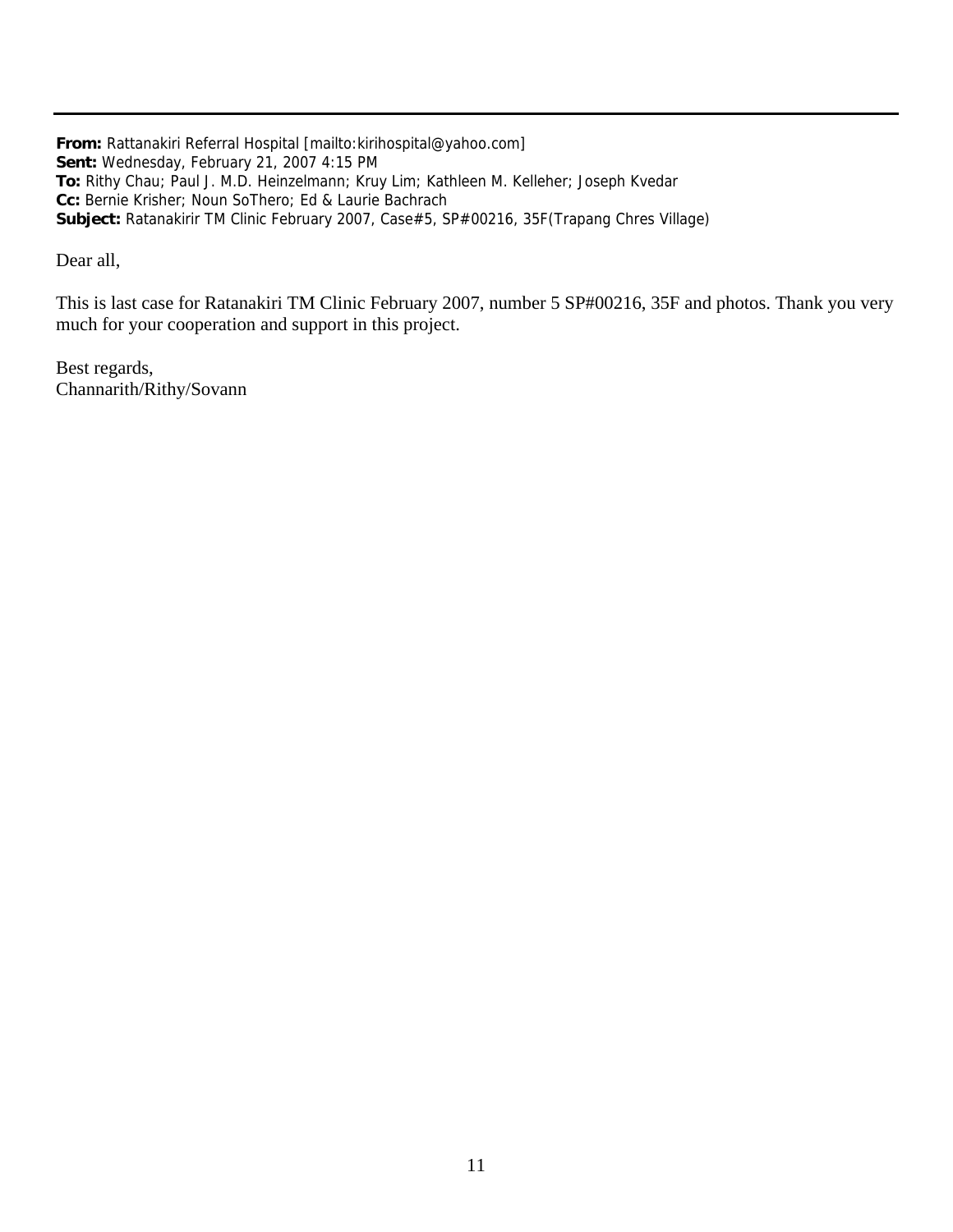

**Patient: SP#00216, 35F (Trapang Chres Village)**

#### **Chief Complaint:** orthopnea x 5 months

**HPI:** 35F, farmer, came to us complaining of orthopnea x 5 months. She presented with symptoms of fever, dyspnea when lying down, better with sitting up, fatigue, dizziness, so she took paracetamol for fever, she developed worse and worse from day to day, poor sleep. She went to Calmette Hospital in Phnom Penh and diagnosis with heart Disease and treated for few days because she was out of money so she asked to back home and prescribed with Digoxin

0.25mg 1t qd, Aldactone 1t qd, Omeprazole 20mg 1t qhs. She felt better with medication but in these few days she didn't take medicine because out of money, the symptoms of orthopnea, edema, poor appetite, fatigue appeared again so she came to meet us for help. She denied of chest pain, palpitation, GI complaint, stool with blood or mucus.



**PMH:** Oophorectomy 5y due to ovarian tumor; HD diagnosed by doctor in Calmettes Hospital

- **Family Hx:** Unremarkable
- **Social Hx:** no smoking, no alcohol drinking, two children
- **Medication:** Digoxin 0.25mg 1t po qd, Omeprazole 1t po qhs Aldactone 1t qd

**Allergies:** NKDA

**PE:** 

**ROS:** no cough, no chest pain, no palpitation, no oliguria, no dysuria, no stool with blood and mucus



**Vital Signs: BP: 92/60 P: 106 R: 22 T: 37.5 Wt: 39kg O2sat 97%**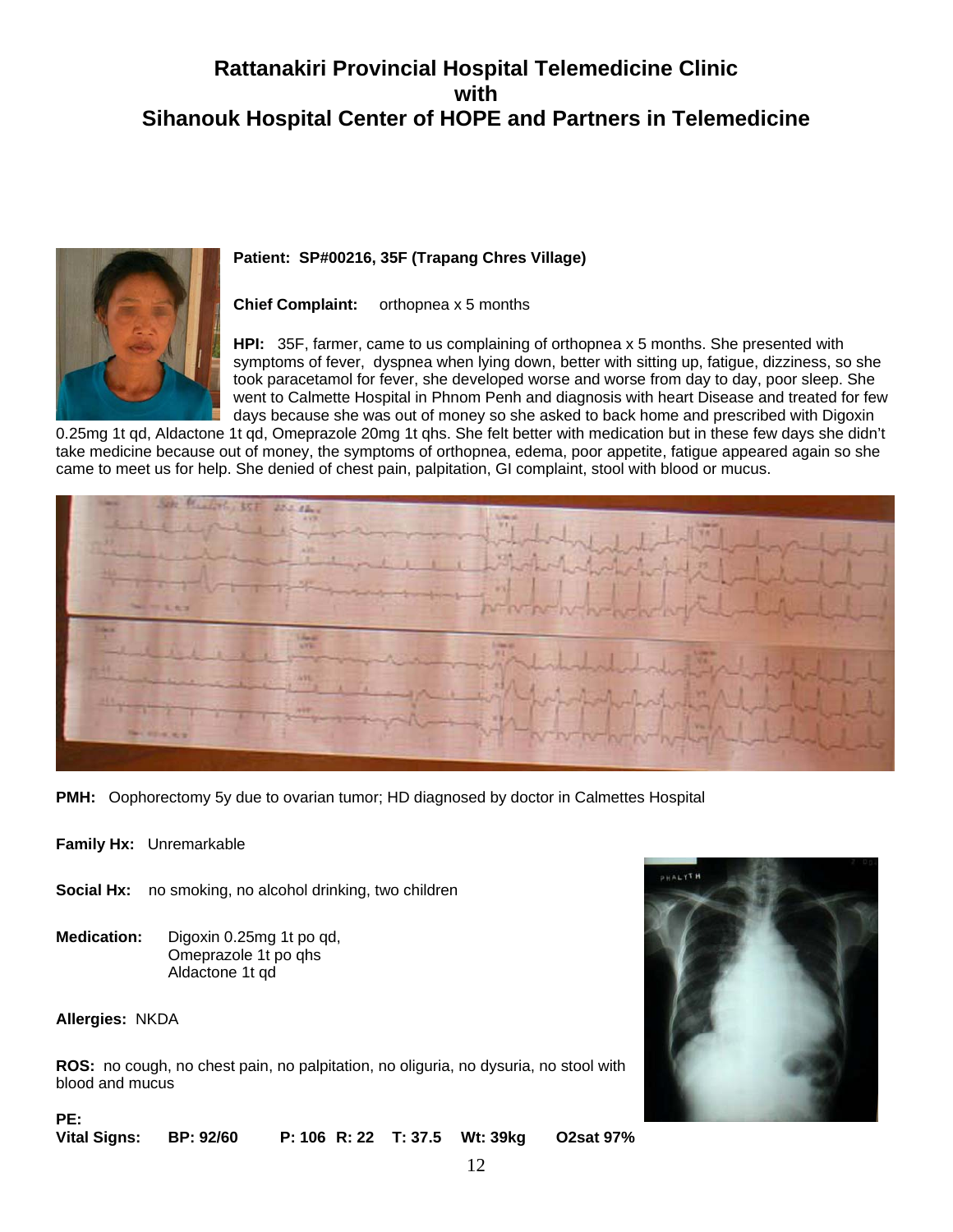**General:** Look sick

**HEENT:** No oropharyngeal lesion, pale conjunctiva, no thyroid enlargement, no lymph node palpable, no JVD

**Chest:** CTA bilaterally, no rales, no rhonchi; H tachycardia, RR, 2+ crescendo systolic murmur, louder at tricuspid area

**Abdomen:** Soft, no tender, no distension, (+) BS, no HSM, no scar

**Extremity/Skin:** 1+ pitting edema, no rash, no wound

**MS/Neuro:** MS +5/5, motor and sensory intact, DTRs +2/4, normal gait

**Rectal Exam:** Good sphincter tone, no mass detected, (-) colocheck

**Lab/Studies Requests:** CXR and EKG (T wave inversion secondary to Digoxin) attached; UA protein 1+

|     | $WBC = 6400/mm3$    | Nа | $= 131$        | $[135 - 155]$ |
|-----|---------------------|----|----------------|---------------|
|     | $RBC = 3420000/mm3$ |    | $= 5.2$        | $[3.6 - 5.5]$ |
| Hb. | = 11.5a/dL          |    | $BUN = 161.3$  | $[10 - 50]$   |
| Ht  | $= 35\%$            |    | Creat $= 10.1$ | $[0.5 - 0.9]$ |
|     |                     |    | Gluco = $120$  | $[75 - 115]$  |

#### **Assessment:**

- 1. Tachycardia
- 2. Cardiomegaly
- 3. PVC
- 4. CHF?
- 5. VHD???
- 6. ASD??/VSD??
- 7. Atrial Enlargement
- 8. RBBB?
- 9. Renal Insufficiency
- 10. Anemia

#### **Plan:**

- 1. Atenolol 50mg ¼t po bid for two months
- 2. Digoxin 0.25mg 1/2t po qd for two months
- 3. Furosemide 20mg 1t po bid for two months
- 4. FeSO4/Folic Acid 200/0.25mg 1t po bid for two months
- 5. Send to SHCH for 2D cardiac echo

**Lab/Test requested:** None

#### **Comments/Notes: Do you agree with my assessment and plan?**

**Examined by: Nurse Peng Sovann Date: February 21, 2007** 

Please send all replies to [kirihospital@yahoo.com](mailto:kirihospital@yahoo.com) and cc: to tmed rithy@online.com.kh .

*The information transmitted in this e-mail is intended only for the person or entity to which it is addressed and may contain confidential and/or privileged material. Any review, retransmission, dissemination or other use of or taking of any action in reliance upon, this information by persons or entities other than the intended recipient is prohibited. If you received this e-mail in error, please contact the sender and delete material from any computer.*

#### **No answer replied from Boston**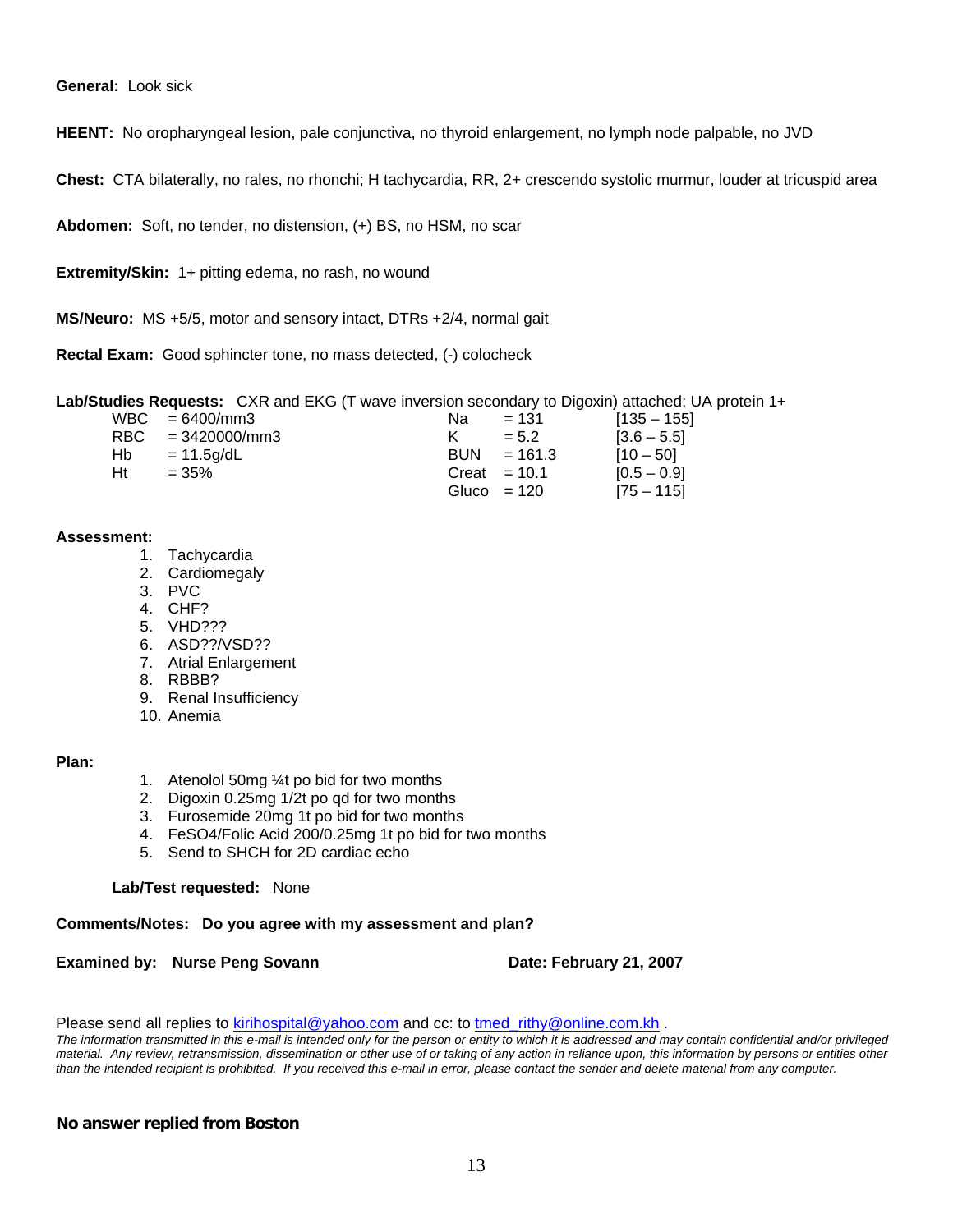# **Thursday, February 22, 2007**

### **Follow-up Report for Rattanakiri TM Clinic**

There were patients seen during this month TM clinic at Rattanakiri Referral Hospital (RRH). The data of 5 new cases was transmitted and received replies from both Phnom Penh and Boston. Per advice sent by Partners in Boston and Phnom Penh Sihanouk Hospital Center of HOPE as well as advices from PA Rithy on site, the following patients were managed and treated per local staff:

[Please note that in general the practice of dispensing medications at RRH for all patients is usually limited to a maximum of 7 days treatment with expectation of patients to return for another week of supplies if needed be. This practice allows clinicians to monitor patient compliance to taking medications and to follow up on drug side effects, changing of medications, new arising symptoms especially in patients who live away from the town of Banlung and/or illiterate. Nearly all medications and some lab tests not available/done at RRH are provided by SHCH to TM patients at no cost]

### **Treatment Plan for Rattanakiri TM February 2007**

#### **1. SP#00216, 35F (Trapang Chres Village) Diagnosis:**

- 1. Tachycardia
- 2. Cardiomegaly
- 3. PVC
- 4. CHF?
- 5. VHD???
- 6. ASD??/VSD??
- 7. RAE??
- 8. RBBB?
- 9. Renal Insufficiency
- 10. Anemia

#### **Treatment:**

- 11. Atenolol 50mg ¼t po bid for two months (buy)
- 12. Digoxin 0.25mg 1/2t po qd for two months (buy)
- 13. Furosemide 20mg 1t po bid for two months (# 120)
- 14. FeSO4/Folic Acid 200/0.25mg 1t po bid for two months (# 120)
- 15. MTV 1t po qd for two months (# 60)

#### **Lab/Test requested:** None

#### **2. SL#00218, 50F (Village I)**

#### **Diagnosis:**

- 1. Chronic Renal Insufficiency
- 2. Fingers nail clubbing due to Infection, leprosy?, STDs?

- 1. Furosemide 20mg 1t po qd for two weeks (# 24)
- 2. Paracetamol 500mg 1t po qid prn HA/pian (# 30)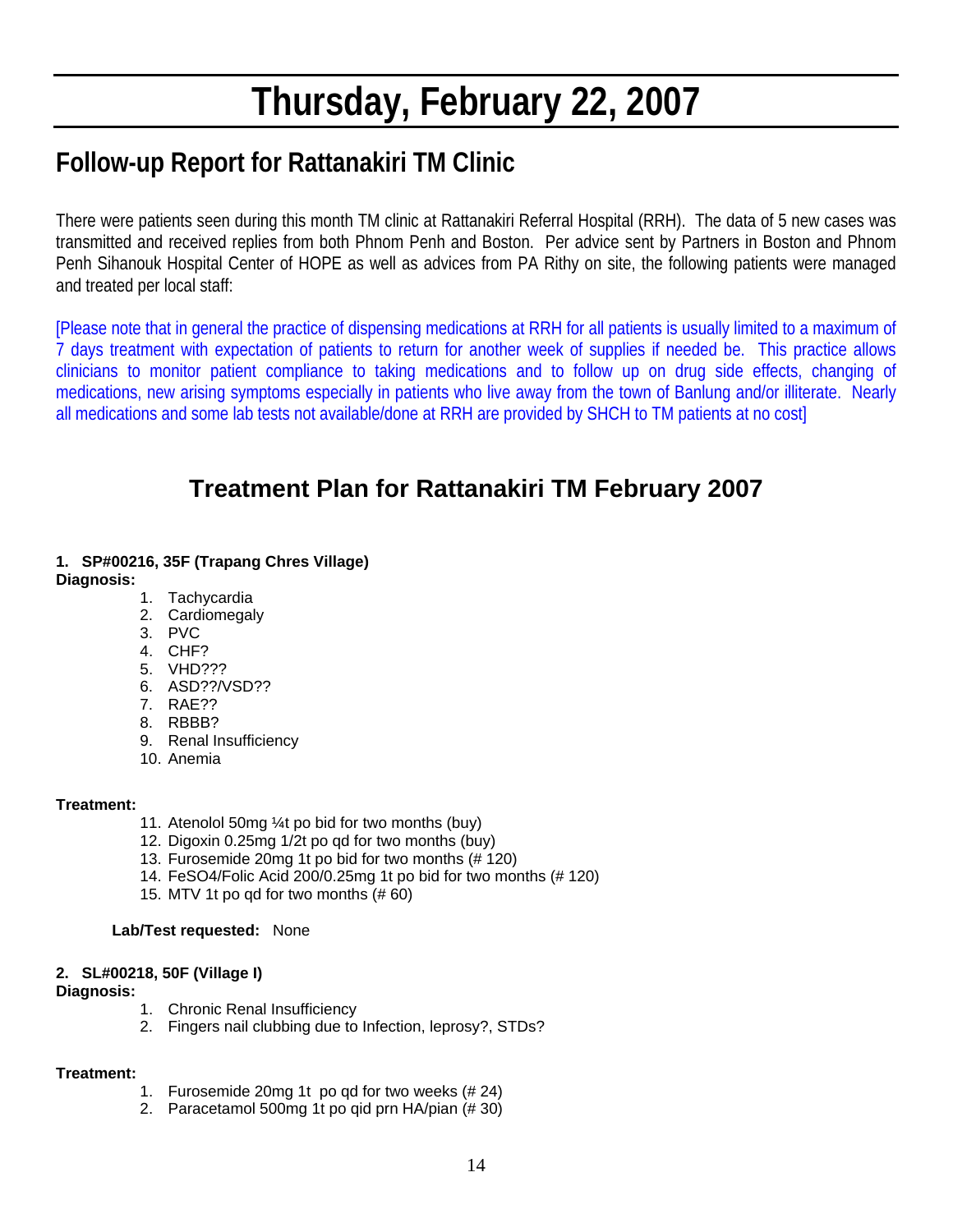**Lab/Test requested:** Draw blood for Lyte, BUN, Creat at SHCH, Do abdominal, and pelvic U/S at provincial hospital when technician available

#### **Lab result on February 22, 2007**

| Nа    | $=145$  | $[135 - 145]$ |
|-------|---------|---------------|
| ĸ.    | $= 5.5$ | $[3.5 - 5.0]$ |
| CL.   | $=106$  | [95 - 110]    |
| BUN   | $=1.7$  | $[0.8 - 3.9]$ |
| Creat | $=67$   | $[44 - 80]$   |

#### **3. HN#00220, 51F (Village I)**

#### **Diagnosis:**

- 1. DMII
- 2. HTN
- 3. Right foot infected wound
- 4. Renal Insufficiency?

#### **Treatment:**

- 1. Glibenclamide 5mg 1t po bid for two months (buy)
- 2. Metformin 500mg 1t po bid for two months (buy)
- 3. Atenolol 50mg 1t po bid for two months (buy)
- 4. ASA 300mg ¼t po qd for two months (buy)
- 5. Furosemide 40mg 1t po bid for two weeks (buy)
- 6. Cephalexin 250mg 2t po tid for two weeks (# 84)
- 7. Desipramin 75mg  $1/4t$  po qhs for two months  $(# 13)$
- 8. Clean wound with NSS twice a day then apply Zinc Oxide
- 9. Educate patient eat on diabetic diet, low sugar, low sodium, regular exercise
- 10. Foot care

**Lab/Test requested:** Lyte, BUN, Creat, Glu, Tot cholesterol, HbA1C at SHCH

#### **Lab Result on February 22, 2007**

| Na             | $=143$  | $[135 - 145]$      |
|----------------|---------|--------------------|
| K.             | $=4.1$  | $[3.5 - 5.0]$      |
| СI             | $=108$  | $[95 - 110]$       |
| <b>BUN</b>     | $= 3.8$ | $[0.8 - 3.9]$      |
| Creat          | $= 196$ | $[44 - 80]$        |
| Glu            | $=7.2$  | $[4.2 - 6.4]$      |
| T. Chol $=9.6$ |         | [ <sub>5.7</sub> ] |
| HbA1C = 10.4   |         | [4 - 6]            |

#### **4. CP#00221, 55M (Cha Ung Village)**

#### **Diagnosis:**

- 1. Bilateral Sciatica
- 2. Tinea cruris
- 3. Peripheral Neuropathy due to Vit B12 deficiency from chronic alcoholism

- 1. MTV 1t po qd for two months (# 100)
- 2. Vit B12 10cc IM or IV qd for 3days (buy)
- 3. Diflunisal 500mg 1 po bid prn pain (# 50)
- 4. Ciclopirox cream apply on rashes bid unitl gone then 2d additional (# 4)
- 5. Similac Cereal 3 scopes with warmth water (# 4 cans)
- 6. warm compression
- 7. smoking and alcohol drinking cessation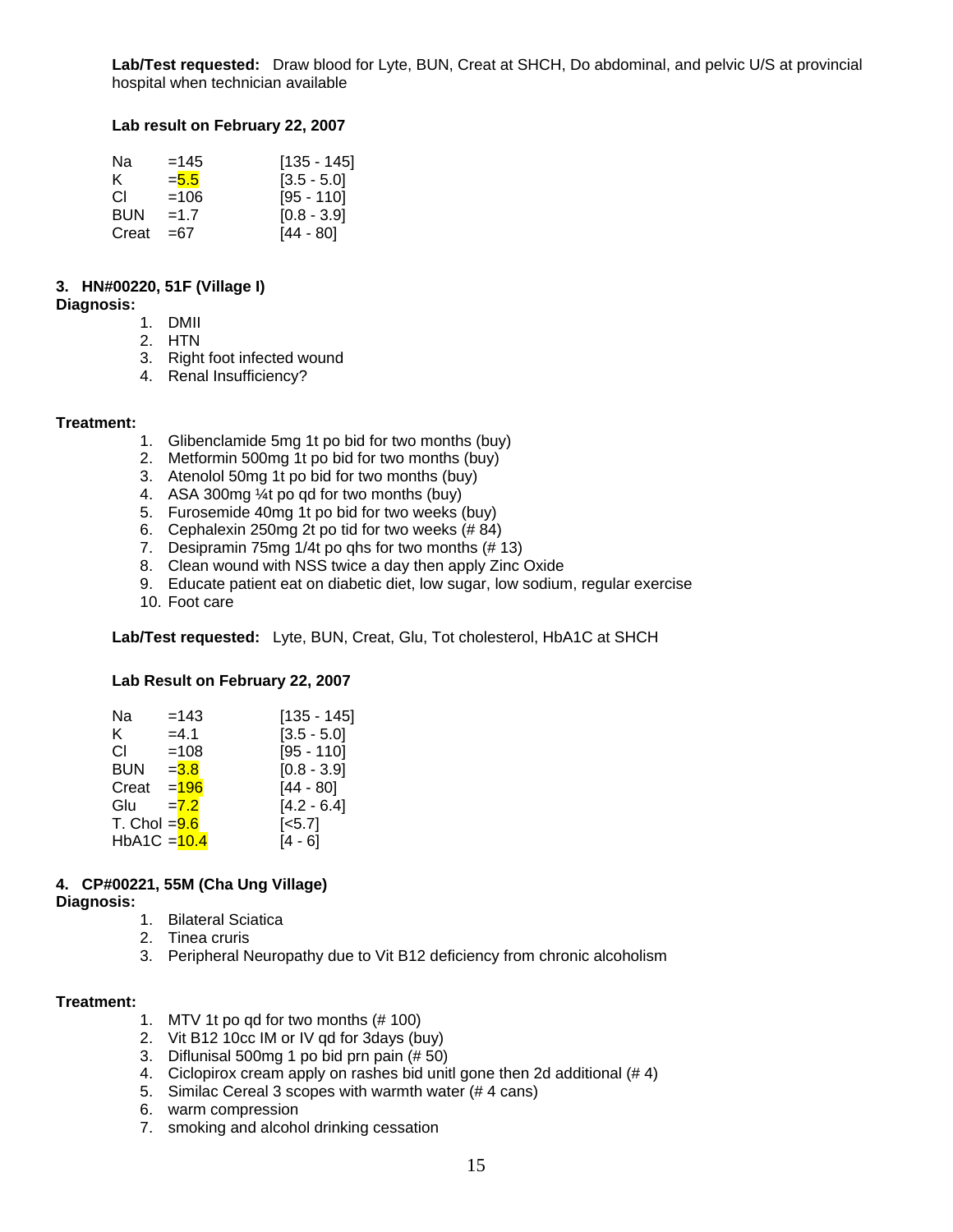**Lab/Test requested:** Draw blood for Lyte, BUN, Creat, Gluc at SHCH  **Lab result on February 22, 2007** 

| Na    | $=144$  | $[135 - 145]$ |
|-------|---------|---------------|
| ĸ.    | $= 3.2$ | $[3.5 - 5.0]$ |
| CL.   | $=105$  | $[95 - 110]$  |
| BUN   | $=2.8$  | $[0.8 - 3.9]$ |
| Creat | $= 80$  | $[44 - 80]$   |
| Gluc  | $= 7.1$ | $[4.2 - 6.4]$ |

#### **5. SD#00223, 64M (Village I)**

**Diagnosis:**

- 1. GERD
- 2. Parasititis
- 3. Cachexia

#### **Treatment:**

- 1. Omeprazole 20mg 1t po qhs for two months
- 2. Metochlopramide 10mg 1t po qhs for 10d
- 3. Mebendazole 100mg 1t po bid for 3d
- 4. MTV 1t po qd for two months
- 5. GERD prevention education, alcohol and smoking cessation

#### **Lab/Test requested:** None

### **Patients who came for follow up and refill medication**

#### **1. HS#00202, 37F (Village IV)**

#### **Diagnosis:**

1. Nodular Goiter

#### **Treatment:**

1. Draw blood for TSH and Free T4, Total T3 at SHCH

#### **Lab result on February 22, 2007**

| $TSH = 0.84$      | [0.49 - 4.67]    |
|-------------------|------------------|
| Free $T4 = 15.92$ | $[9.14 - 23.81]$ |
| Tot T3 = 1.63     | $[0.78 - 2.5]$   |

#### **2. US#00203, 50F (Village IV)**

**Diagnosis:**

- 1. GERD
- 2. Hypothyroidism?
- 3. Right Sciatica

#### **Treatment:**

- 1. Paracetamol 500mg 1t po qid prn pain
- 2. GERD prevention education
- 3. Draw blood for TSH and Free T4 at SHCH

#### **Lab Result on February 22, 2007**

 TSH =3.95 [0.49 - 4.67] Free T4 =16.19 [9.14 - 23.81]

**3. PY#00205, 49F (Village I) Diagnosis:**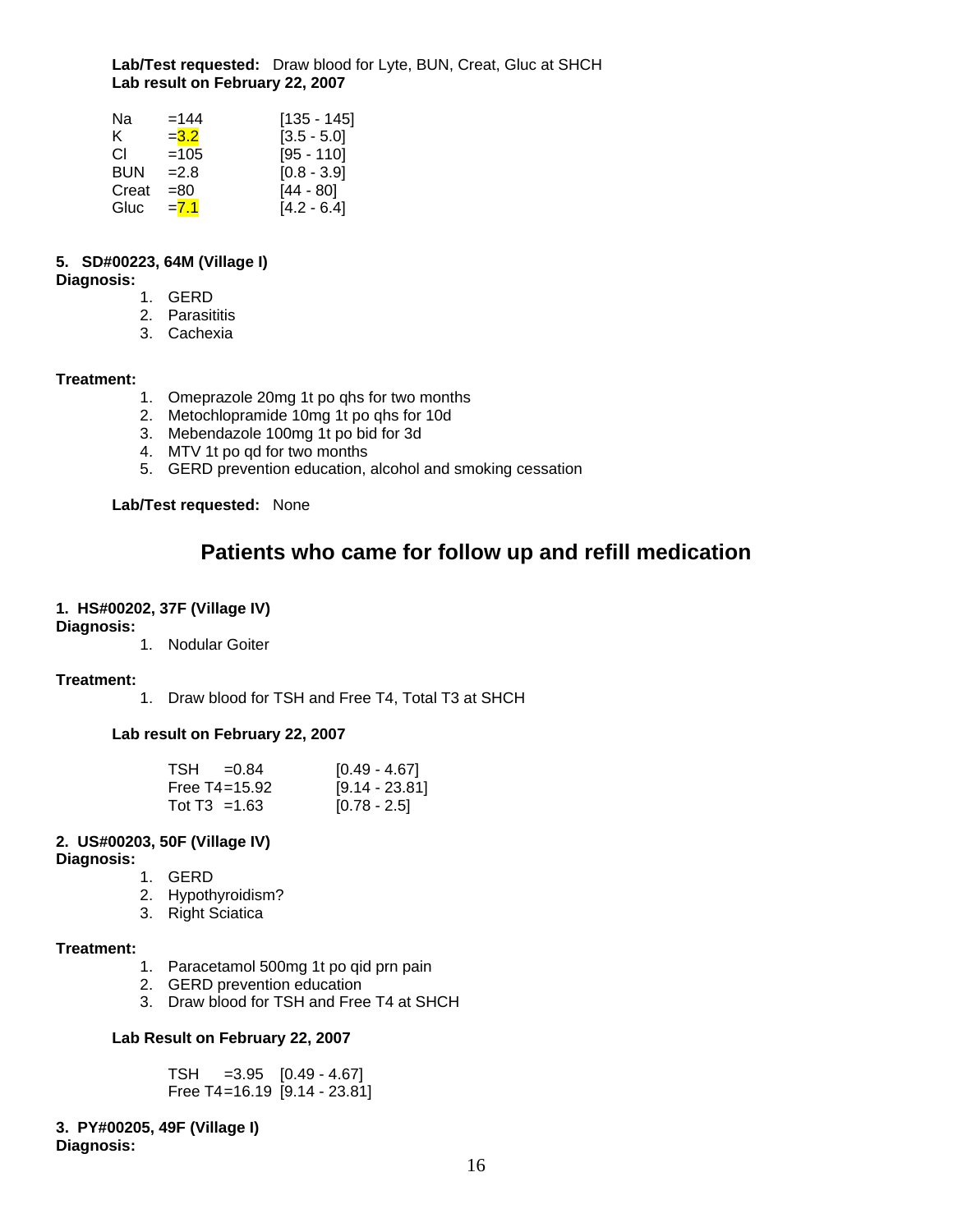- 1. HTN
- 2. Tension HA

#### **Treatment:**

- 1. HCTZ 50mg ½t po qd (# 50)
- 2. Do regular exercise and eat on low Na diet

### **4. NS#00214, 14F (Village III)**

#### **Diagnosis:**

- 1. Right Neck Tumor
- 2. Malignant tumor

#### **Treatment:**

1. Do FNB for Cytology at SHCH

#### **FNB result on 28 February 2007**

 **Microscopy:** biopsy shows only some normal striated muscle and connective tissue.  **Conclusion:** No possible conclusion **Comment:** I think we remove the mass or do a bigger biopsy for final diagnosis

#### **5. EM#00193, 22F (Village I)**

**Diagnosis:**

1. Subclinical Hyperthyroidism

#### **Treatment:**

- 1. Propranolol 40mg ¼t po qd
- 2. Draw blood for T3 and Free T4 at SHCH

#### **Lab Result on February 22, 2007**

| Tot T3 = $2.07$   | $[0.78 - 2.5]$   |
|-------------------|------------------|
| Free $T4 = 15.46$ | $[9.14 - 23.81]$ |

#### **6. OT#00155, 45F (Bor Keo)**

**Diagnosis:** 

- 1. HTN
- 2. DMII

#### **Treatment:**

- 1. Lisinopril 20mg ¼t po qd
- 2. Metformin 500mg 2t po bid
- 3. Glibenclamide 5mg 2t po bid
- 4. ASA 300mg ¼t po qd
- 5. Amitriptylin 25mg ½t po qhs
- 6. Citirizin 10mg 1t po qd

#### **7. MY#00156, 56F (Village I)**

#### **Diagnosis:**

- 1. DMII with PNP
- 2. Overweight
- 3. PVC
- 4. Hyperlipidemia

- 1. Metformin 500mg 1t po qhs
- 2. ASA 300mg ¼t po qd
- 3. Captopril 25mg 1/4t po qd
- 4. Amitriptyline 25mg ¼t po qhs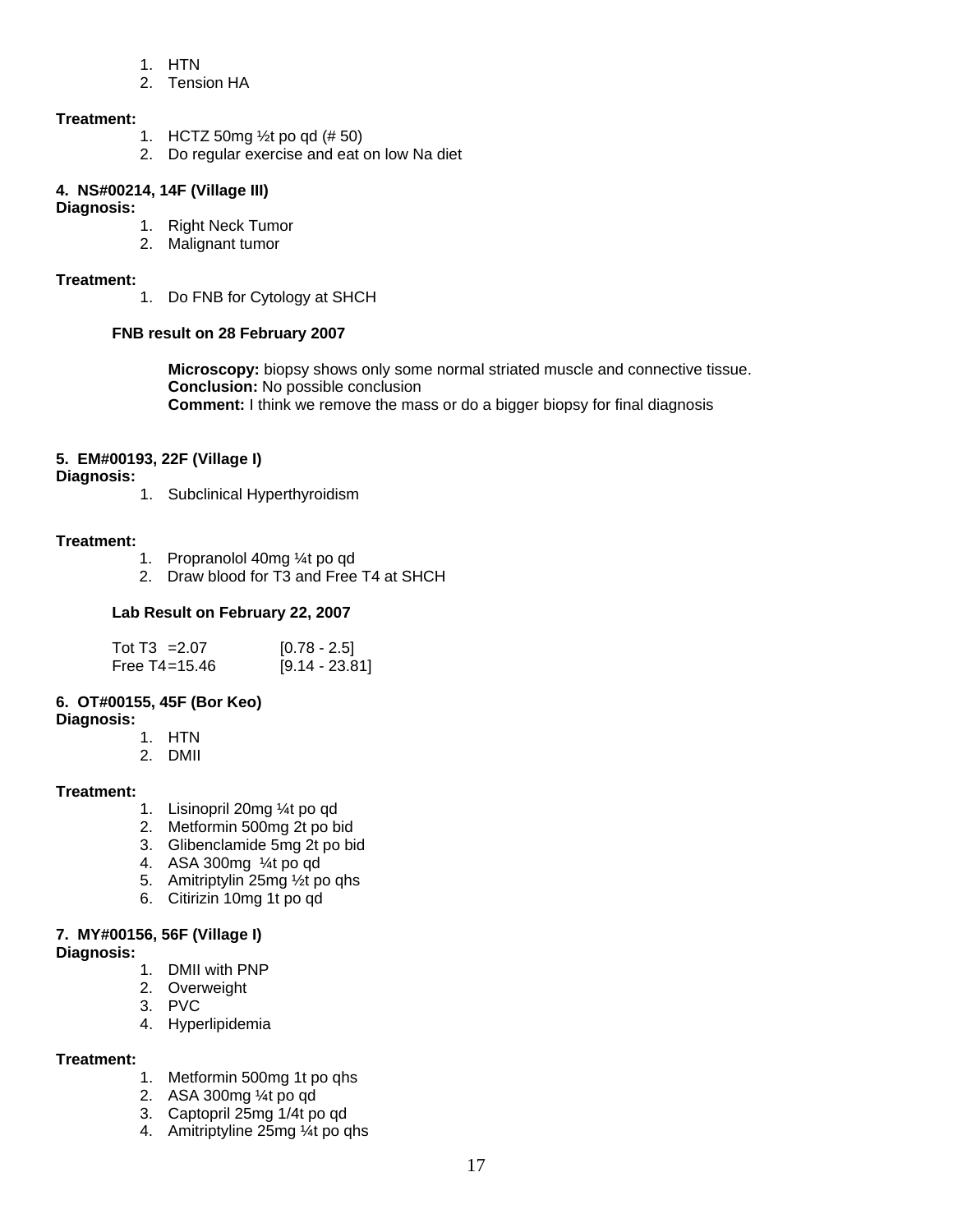#### **8. NH#00010, 49F (Village I)**

#### **Diagnosis:**

- 1. HTN
- 2. DMII
- 3. LVH
- 4. Aorta Insufficiency?
- 5. Aorta Stenosis?

#### **Treatment:**

- 1. Atenolol 50mg 1t po bid
- 2. Chlorpropramide 1t po bid
- 3. ASA 300mg ¼t po qd
- 4. Captopril 25mg 1t po bid

#### **9. UP#00093, 52F (Village III)**

#### **Diagnosis:**

1. Hyperthyroidism

#### **Treatment:**

- 1. Carbimazole 5mg ½t po tid
- 2. Draw blood for Free T4 and total T3 at SHCH

#### **Lab Result on February 22, 2007**

| Free T4 <i>=</i> 44.88 | $[9.14 - 23.81]$ |
|------------------------|------------------|
| Tot T3 = $4.68$        | $[0.78 - 2.5]$   |

#### **10. KM#00158, 51F (Sre Ankrong Village)**

#### **Diagnosis:**

1. Subclinical Hyperthyroidism

#### **Treatment:**

1. Redo FNA for Cytology at SHCH

#### **FNA result on February 22, 2007**

 **Conclusion:** no possible conclusion due to no cells seen

#### **11. SR#00190, 35F (Village I)**

#### **Diagnosis:**

1. Subclinical Hyperthyroidism

#### **Treatment:**

1. Draw blood for T4 at SHCH

#### **Lab result on February 22, 2007**

Free T4=17.70 [9.14 - 23.81]

#### **12. YV#00196, 39M (Village I) Diagnosis:**

- 1. Rosacea
- 2. Folliculitis

- 1. Loratidine 10mg 1t po qd prn (# 30)
- 2. Diphenhydramine 20mg 1t po qd (# 12)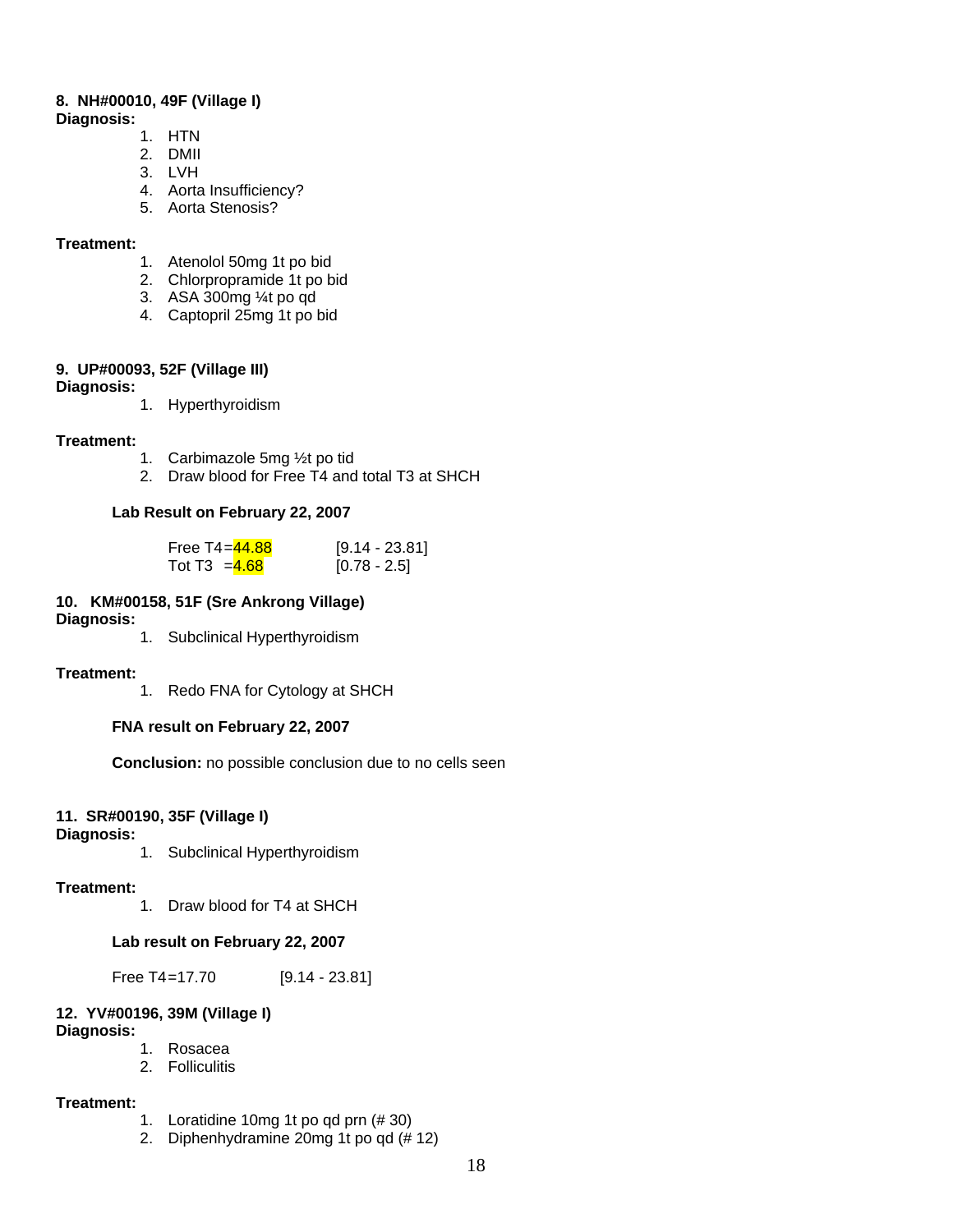3. Fluocinolone 0.025% apply bid on the rash until the rash gone

#### **13. PO#00148, 67F (Village III)**

**Diagnosis:** 

- 1. HTN
- 2. DMII
- 3. PNP

#### **Treatment:**

- 1. Lisinopril 20mg ¼t po qd
- 2. Metformin 500mg 1t po qhs
- 3. Glibenclamide 5mg 1t po bid
- 4. ASA 300mg ¼t po qd
- 5. Amitriptylin 25mg ½t po qhs

#### **14. CL#00122, 33F (Village III)**

**Diagnosis:** 

- 1. Hyperthyroidism
- 2. BV
- 3. Vaginal Candidasis

#### **Treatment:**

- 1. Fluconazole 1t suppository (# 1)
- 2. Ciprofloxacin 500mg/5cc 5cc bid for 10d (# 1 bottle)
- 3. Draw blood for Free T4 and T3 at SHCH

#### **Lab Result on February 22, 2007**

| Free $T4 = 18.07$ | $[9.14 - 23.81]$ |
|-------------------|------------------|
| Tot T3 = 1.75     | $[0.78 - 2.5]$   |

#### **15. CO#00188, 37F (Village I)**

#### **Diagnosis:**

- 1. Nodular Goiter
- 2. Subclinical Hyperthyroidism?

#### **Treatment:**

- 1. Atenolol 50mg 1/4t po qd for one month
- 2. Draw blood for TSH and Free T4 at SHCH

#### **Lab Result on February 22, 2007**

| $TSH = 0.22$      | $[0.49 - 4.67]$  |
|-------------------|------------------|
| Free $T4 = 12.20$ | $[9.14 - 23.81]$ |

#### **16. NS#00006, 18F (Village I)**

**Diagnosis:** 

1. Hyperthyroidism

#### **Treatment:**

- 1. Carbimazole 5mg ½t po tid
- 2. Propranolol 40mg ¼t po bid
- 3. Draw blood for Free T4 at SHCH

#### **Lab Result on February 22, 2007**

Free T4= $26.96$  [9.14 - 23.81]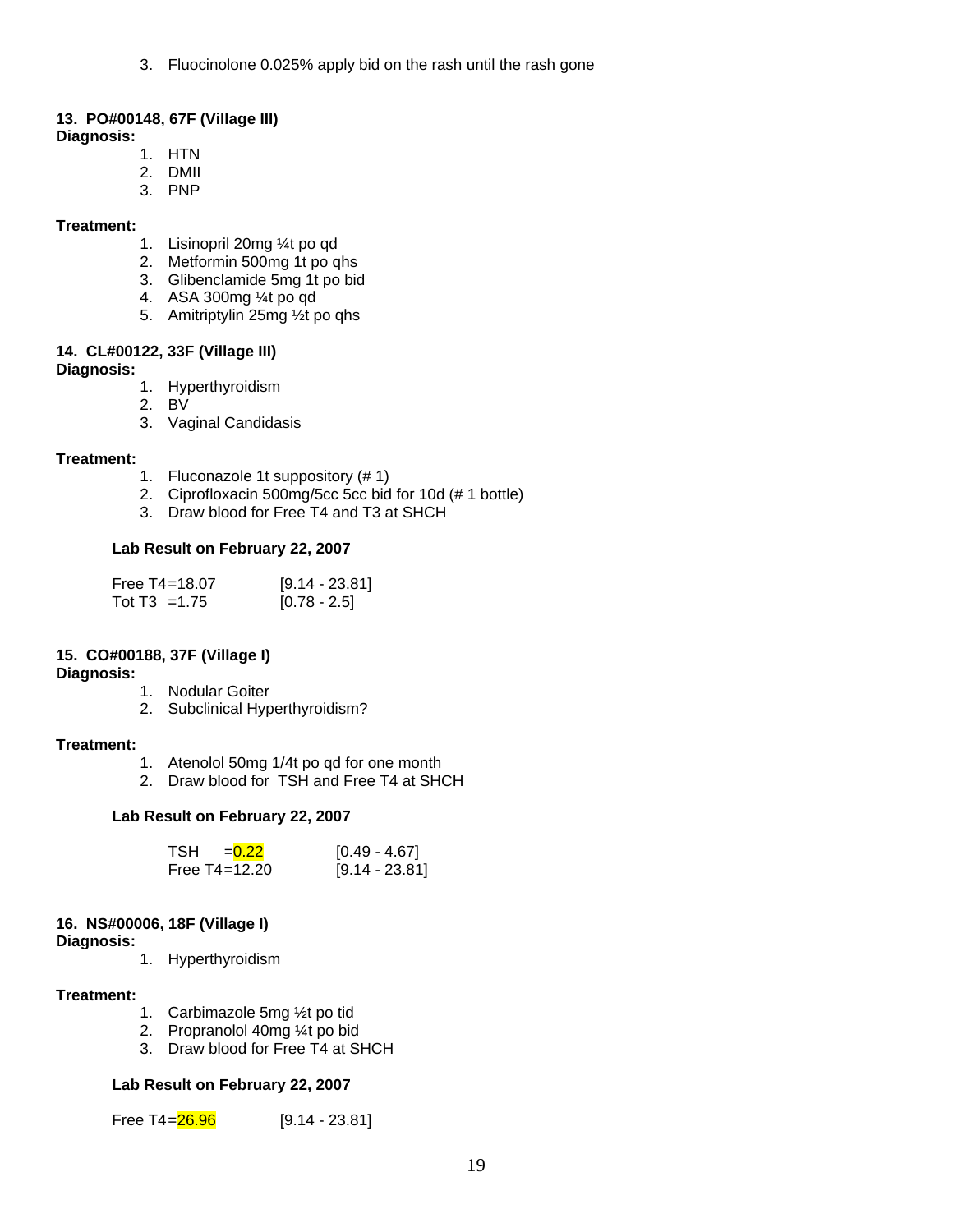### **17. PS#00149, 26F (Village I)**

**Diagnosis:** 

1. Hyperthyroidism

#### **Treatment:**

- 1. Carbimazole 5mg 1t po qd for 100d
- 2. Draw blood for Free T4 at SHCH

#### **Lab result on February 22, 2007**

Free T4 =16.07 [9.14 - 23.81]

#### **18. KP#00153, 57F (Village III) Diagnosis:**

1. DMII

- 2. HTN
- 3. A fib
- 4. ASD/VSD?
- 5. Dyspepsia

#### **Treatment:**

- 1. Captopril 25mg ½tab po bid
- 2. Glibenclamide 5mg ½tab po qd
- 3. Atenolol 50mg ½tab po bid
- 4. MTV 1 tab po qd
- 5. ASA 300mg ¼tab po qd
- 6. Desipramine 75mg ½tab po qhs
- 7. Mg/Al(OH)3 250/120mg 2t chew bid prn (# 50)

### **19. PN#00052, 53F (Ban Fang Village)**

**Diagnosis:** 

1. Hyperthyroidism

#### **Treatment:**

- 1. Carbimazole 5mg 1t po tid x 100d
- 2. Propranolol 40mg 1/4t po bid x 100d
- 3. Draw blood for Free T4 at SHCH

#### **Lab Result on February 22, 2007**

| Free $T4 = 13.98$ | $[9.14 - 23.81]$ |
|-------------------|------------------|
| Tot $T3 = 1.31$   | $[0.78 - 2.5]$   |

### **20. TV#00157, 53F (Phnom Kok Village)**

**Diagnosis:** 

1. Hyperthyroidism

#### **Treatment:**

1. Draw blood for TFT at SHCH

#### **Lab result on February 22, 2007**

| $TSH = 0.10$      | $[0.49 - 4.67]$  |
|-------------------|------------------|
| Free $T4 = 12.89$ | $[9.14 - 23.81]$ |
| Tot T3 = 1.78     | $[0.78 - 2.5]$   |

#### **21. PC#00200, 24F (Cha Ung Village) Diagnosis:**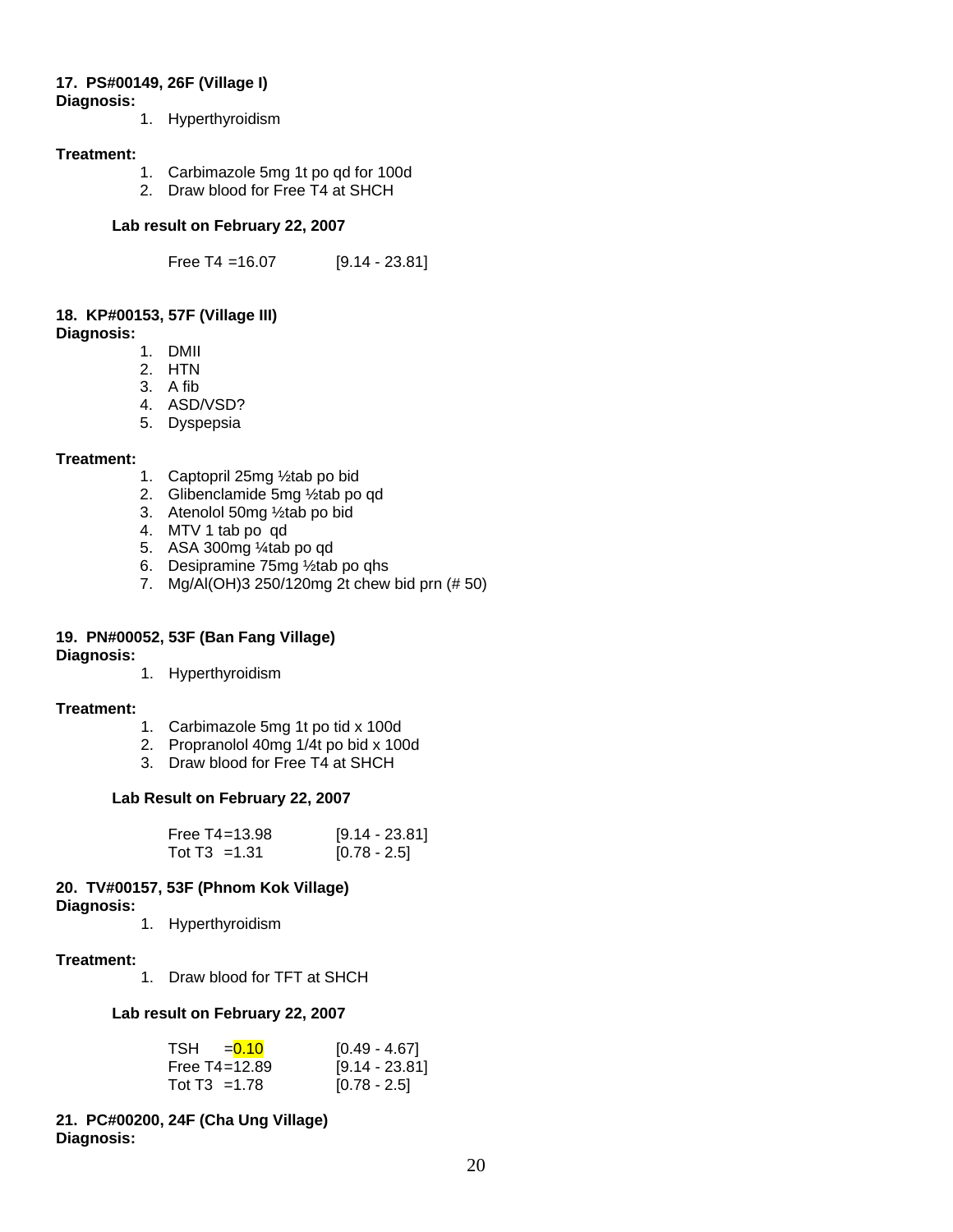1. Nephrolithiasis (microstone) by U/S

#### **Treatment:**

- 1. Drink plenty of fluid
- 2. Hop up and down

### **Patients Seen by PA Rithy without Sending Data**

#### **1. CT#00217, 45F (Village III)**

**Diagnosis:** 

- 1. GERD
- 2. Parasititis

#### **Treatment:**

- 1. Omeprazole 20mg 1t po qhs (# 60)
- 2. Metochlopramide 10mg 1t po qhs (# 30)
- 3. Mebendazole 100mg 1t po qhs (# 1)

#### **2. HB#00219, 19M (Village I)**

**Diagnosis:** 

1. Migraine HA

#### **Treatment:**

- 1. Diflunisal 500mg 1t po bid (# 50)
- 2. Almotriptine 6.25mg 1t po bid prn severe HA (# 12)

#### **3. RT#00222, 36F (Cha Ung Village)**

#### **Diagnosis:**

- 1. Vit defficiency
- 2. Anemia
- 3. Muscle Cramping/pain

#### **Treatment:**

- 1. MTV 1t po qd (# 60)
- 2. Vit B12 2t po bid (# 240)
- 3. Carisoprodol 350mg 1t po bid prn muscle cramping (# 20)

#### **4. AC#00224, 28M (Cha Ong Chou Village)**

**Diagnosis:** 

- 1. Anemia
- 2. Vit Deficiency
- 3. Parasititis

#### **Treatment:**

- 1. MTV 1t po qd (# 60)
- 2. Vit B12 2t po bid (# 240)
- 3. Albendazole 200mg 1t po bid for 5d (# 20)

#### **5. ST#00225, 35F (Village I)**

- **Diagnosis:** 
	- 1. GERD
	- 2. Parasititis

- 1. Omeprazole 20mg 1t po qhs
- 2. Merochlopramide 10mg 1t po qhs
- 3. Mebendazole 100mg 1t po qhs